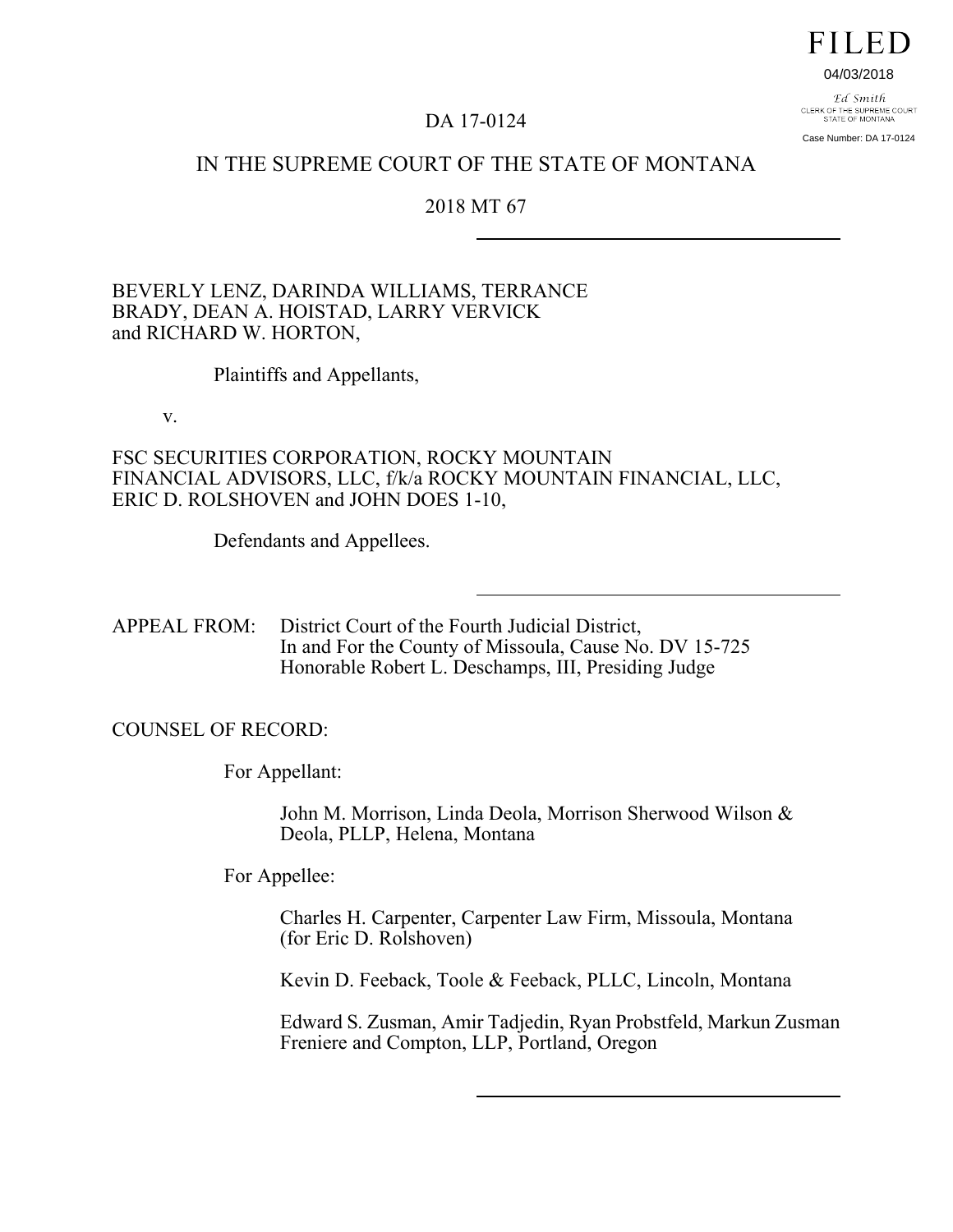Submitted on Briefs: November 8, 2017

Decided: April 3, 2018

Filed:

 $\mathcal{L}=\mathcal{L}^{\mathcal{L}}\mathcal{L}^{\mathcal{L}}$ 

Clerk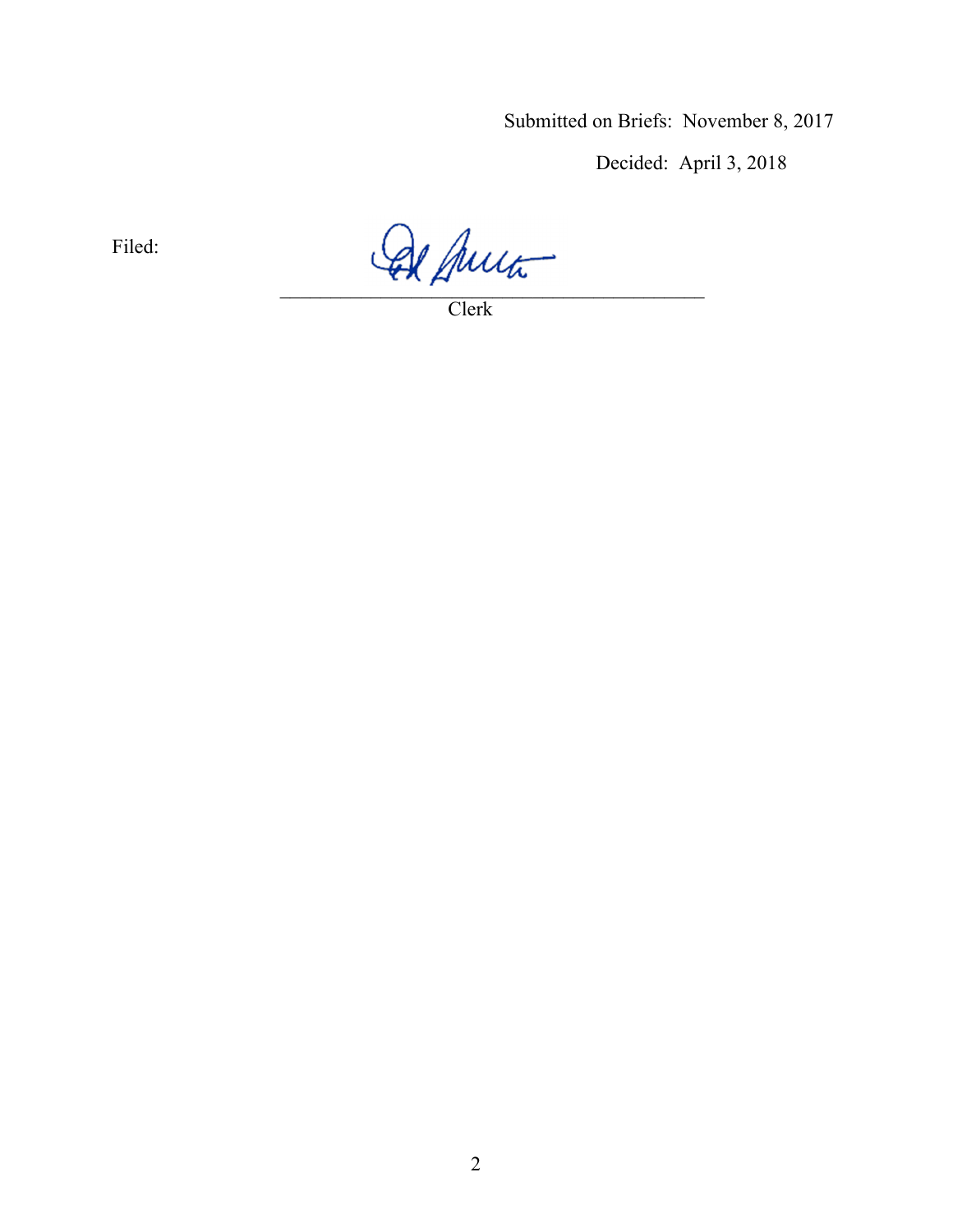Justice Dirk Sandefur delivered the Opinion of the Court.

¶1 Beverly Lenz, Darina Williams, Terrance Brady, Dean A. Hoistad, Larry Vervick, and Richard W. Horton (collectively Investors) appeal the order of the Montana Fourth Judicial District Court staying proceedings and compelling them to submit all asserted claims against FSC Securities Corporation (FSC) and Rocky Mountain Financial Advisors, L.L.C. (f/k/a/ Rocky Mountain Financial, L.L.C.), and Eric D. Rolshoven (collectively RMF) to arbitration. We affirm and restate the dispositive issues as:

- *1. Did the District Court erroneously conclude that Investors knowingly and voluntarily assented to the subject arbitration agreements and validly waived their rights to full legal redress and jury trial?*
- *2. Did the District Court correctly conclude that the subject arbitration agreements were not unconscionable?*

### **BACKGROUND**

¶2 FSC is a Delaware-chartered, Georgia-based corporation registered with the United States Securities and Exchange Commission (SEC) to provide interstate securities brokerage and investment advisory services. RMF is a Montana-registered, limited liability company, that was engaged in the business of providing licensed financial and securities brokerage services as registered representatives of FSC. Eric Rolshoven (Rolshoven) and broker Barry Hartman (Hartman) were agents of RMF, and registered representatives of FSC, doing business in Missoula, Montana. Invizeon was a Missoula-based corporation engaged in raising investment capital, purportedly to support business plans to aid in the marketing of various security-related technology products.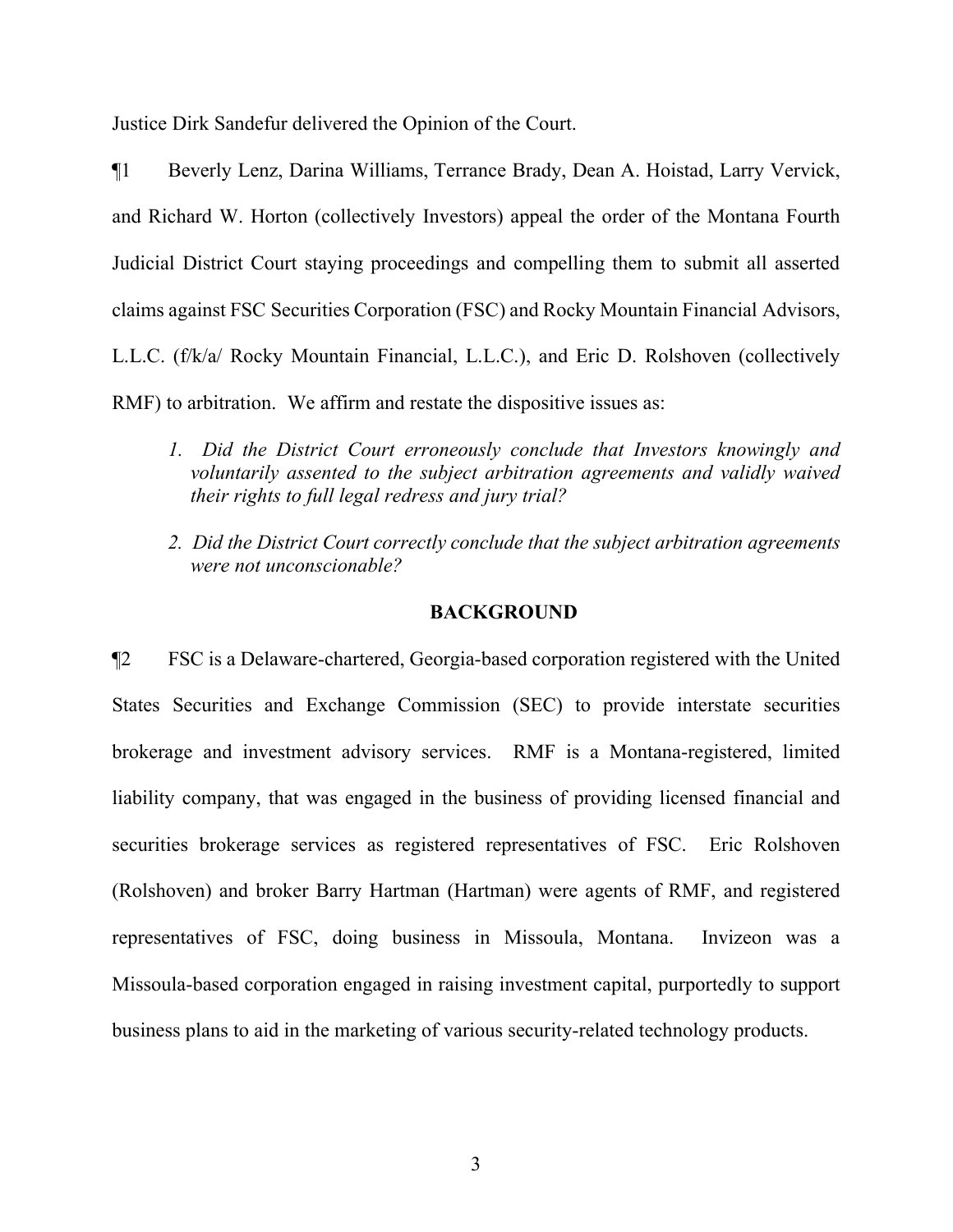¶3 Between 2003 and 2014, on the recommendation of RMF brokers and advisors, a number of investors, including Investors, purchased securities in Invizeon Corporation through FSC. [1](#page-3-0) In 2015, Invizeon failed, causing Investors to sustain substantial losses. Investors promptly sued FSC and RMF in the Montana Fourth Judicial District Court, alleging that FSC failed to adequately supervise its registered RMF representatives and that RMF wrongfully induced Investors to invest in Invizeon on various grounds including misrepresentation, fraud, and undisclosed self-dealing. Eight months into the litigation, FSC and RMF separately moved to stay proceedings and compel arbitration before the Financial Industry Regulatory Authority (FINRA).<sup>[2](#page-3-1)</sup> Following briefing and oral argument on the motions, the District Court conducted a supplemental evidentiary hearing.

¶4 Over the course of multiple, day-long hearings, the District Court heard testimony from each Investor regarding his or her recollection of the specific contract documents and related circumstances. All Investors testified that they did not recall reading or receiving a standard-form FSC customer agreement that included a detailed arbitration agreement. Each Investor described his or her educational background and prior investment experience. Though several Investors recalled receiving significant paperwork when they opened their RMF accounts, none recalled reading or receiving the customer agreement form. However, all Investors recalled seeing and reading an arbitration notice printed

<span id="page-3-0"></span><sup>&</sup>lt;sup>1</sup> Investors also purchased other securities through FSC/RMF throughout this period.

<span id="page-3-1"></span><sup>&</sup>lt;sup>2</sup> FINRA is a private corporation that acts under the approval of the SEC as an industry self-regulatory organization regulating member brokerage firms and exchange markets to ensure fair and honest industry operations. At all times pertinent, FSC was a FINRA member.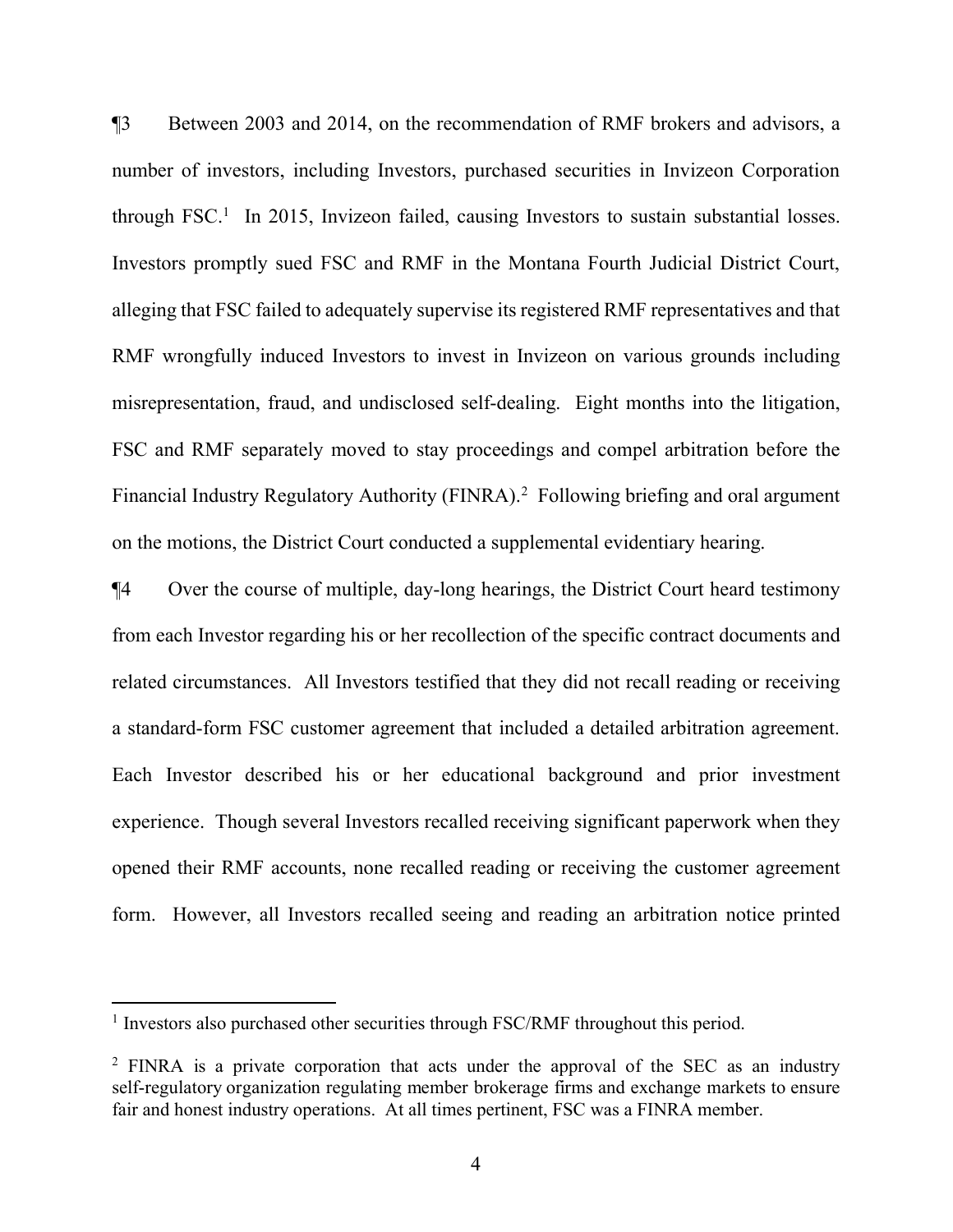above the signature block on the separate client application form. The Investors testified that they had no recollection of anyone at RMF advising them of the legal significance of the arbitration agreement.

¶5 FSC's Senior Litigation Counsel Greg Curley (Curley) testified as to the standard FSC protocol followed by FSC representatives in opening brokerage accounts. Each FSC brokerage agreement consisted of a separate client application form, customer agreement form, signature page form, and an account worksheet generated and maintained by FSC's computerized account management system. Whether viewed in electronic or hard-copy form, the transaction documents for each FSC brokerage agreement were readily identifiable by account name, number, and cross-referenced transaction forms identified by version reference. Initiating RMF representatives opened each account through the FSC account management system by selecting the constituent transaction forms from a menu screen which then set up an electronic account record for each client. Upon initiation of each new client account, the system generated a hard copy of all initial transaction documents for client review and signature in the form of a single document print-out. Pursuant to standard FSC policy and procedure, RMF retained each client's signed application signature form and provided a hard-copy of all transaction documents to the client.

¶6 The three-page customer agreement form contained detailed language explaining the arbitration process relative to litigation, stated the parties' agreement to resolve any and all disputes through binding arbitration, and declared that the agreement effected a waiver of the client's litigation rights, including, *inter alia*, the right to a jury trial. Though FSC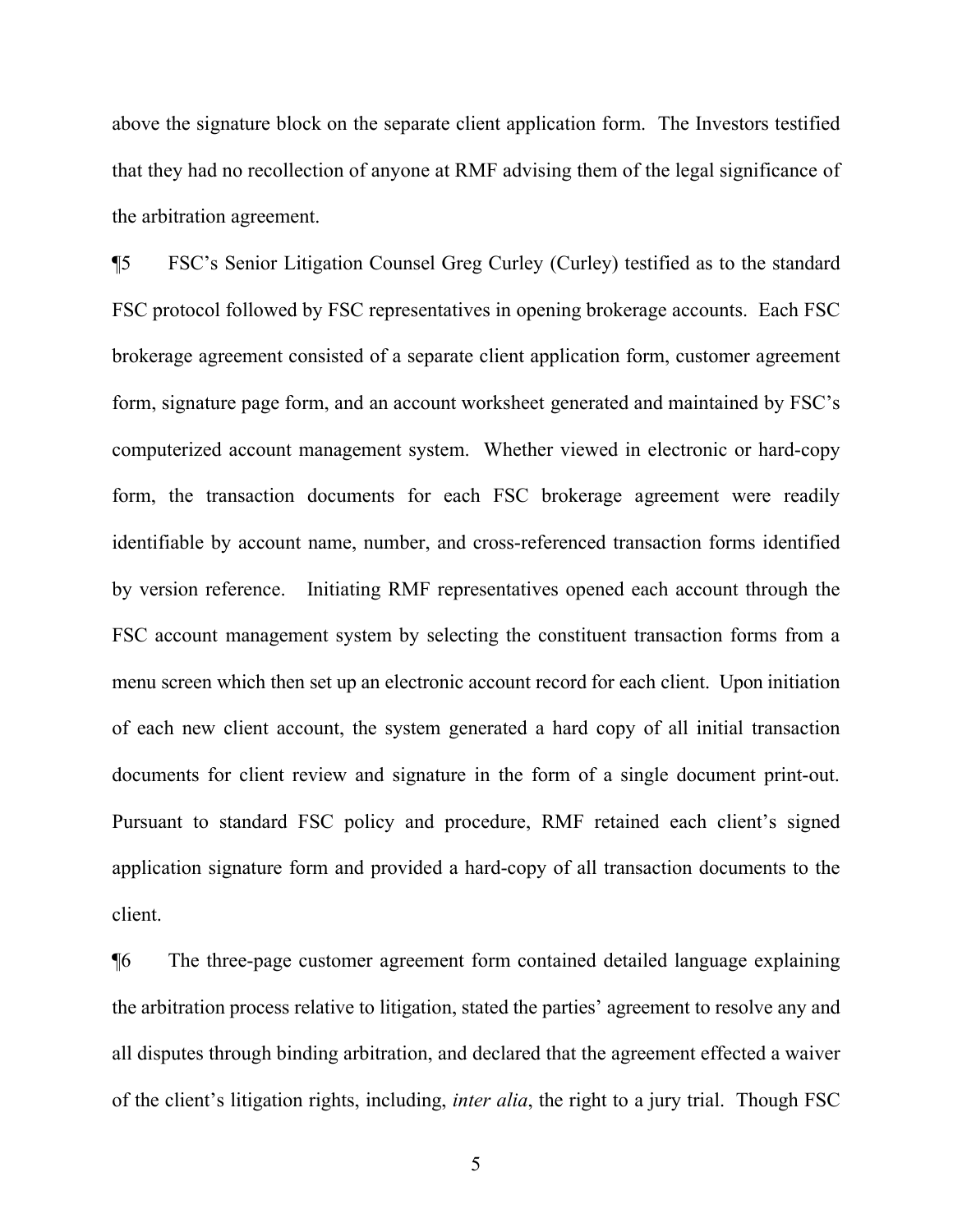did not require Investors to initial or sign the customer agreement form, the application signature page forms conspicuously referenced the customer agreement form as part of the agreements and conspicuously stated in bold-print directly above one of two customer signature blocks that:

The Customer Agreement contains a pre-dispute Arbitration Provision. This Provision is contained in this agreement and appears in bold print. *I hereby acknowledge* by my signature below, *receipt of a copy of this agreement*.

(Emphasis added.) FSC did not require the initiating RMF representative to further discuss or explain the arbitration agreements with clients beyond the express language of the transaction forms.

¶7 Kay Hartman (Kay), wife of RMF broker and registered FSC representative Barry Hartman, assisted with clerical duties, including preparing, printing, and providing account packets to clients upon opening of new accounts at RMF. Kay testified that she assisted with new accounts by obtaining and inputting client information into the FSC system. Kay also printed the various transaction documents for client review, verified social security numbers, and obtained client signatures. Kay testified that, if she had any reason to believe that a client did not receive or leave the office with copies of all transaction documents, it was her practice to mail copies to the client with a note to contact her or Mr. Hartman with any questions. Kay further testified that it was her standard practice to tell clients that the account application documents made them FSC clients and that the referenced customer agreement form provided for mandatory arbitration of any dispute related to the account. There is no evidence that any of the Investors ever questioned, objected to, or stated any concern about the arbitration provisions referenced in any of the FSC account documents.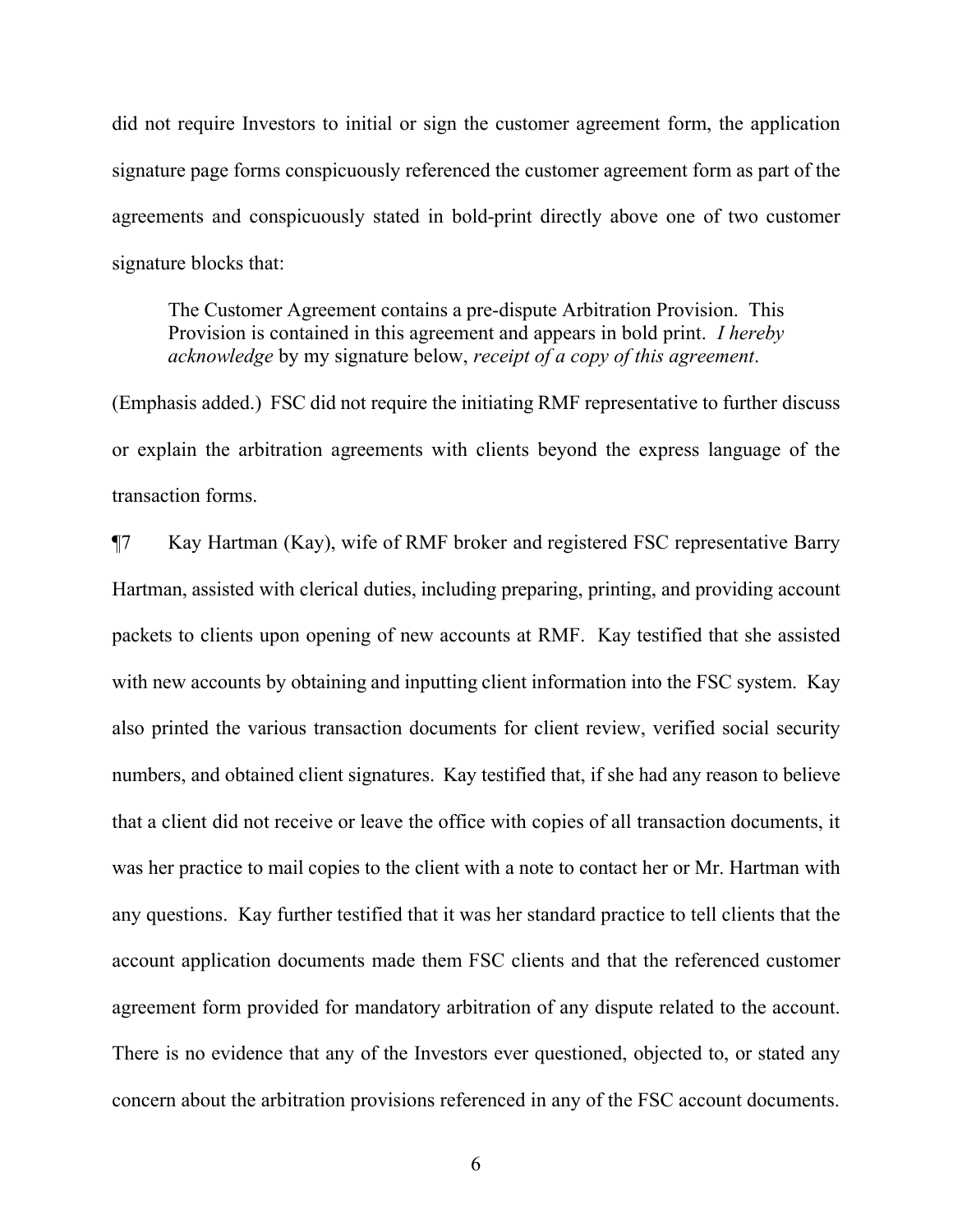Kay testified that she mailed complete transaction document packets to two of the Investors after signing.

¶8 Although the language of the customer agreements forms varied slightly over time, Curley testified that the arbitration agreement language remained substantially similar at all times pertinent. *Inter alia*, the customer agreement forms included the following arbitration agreement and disclosure in bold type:

## Arbitration

# 1. Arbitration Disclosure

This agreement contains a pre-dispute arbitration clause. By signing an arbitration agreement the parties agree as follows:

- All parties to this agreement are giving up the right to sue each other in court, including the right to a trial by jury, except as provided by the rules of the arbitration forum in which a claim is filed.
- Arbitration awards are generally final and binding; a party's ability to have a court reverse or modify an arbitration award is very limited.
- The ability of the parties to obtain documents, witness statements and other discovery is generally more limited in arbitration that in court proceedings.
- The arbitrators do not have to explain the reason(s) for their award.
- The panel of arbitrators will typically include a minority of arbitrators who were or are affiliated with the securities industry.
- The rules of some arbitration forums may impose time limits for bringing a claim in arbitration. In some cases, a claim that is ineligible for arbitration may be brought in court.
- The rules of the arbitration forum in which the claim is filed, and any amendments thereto, shall be incorporated into this agreement.

# 2. Agreement to Arbitrate Controversies

You agree that any and all controversies which may arise between you, FSC, Pershing LLC, and/or any of FSC's employees, agents, or officers concerning any account, transaction, dispute or the construction, performance, breach, or termination of this Agreement or any other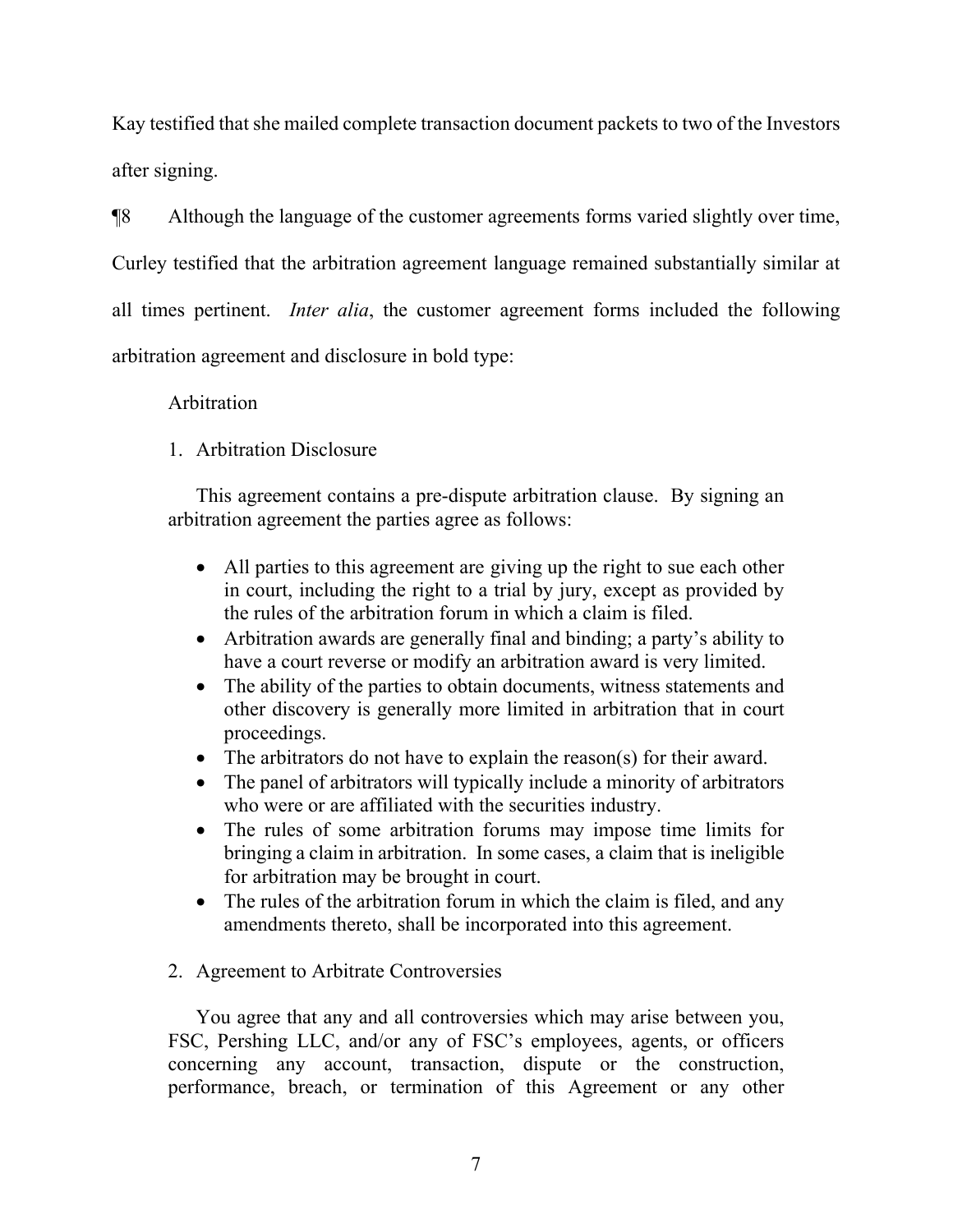agreement, whether entered into prior to, on or subsequent to the date hereof, shall be determined and resolved by arbitration. Any arbitration under this Agreement shall be held under and pursuant to and governed by the Federal Arbitration Act, and shall be conducted before an arbitration panel convened by the American Arbitration Association or NASD Dispute Resolution.<sup>[3](#page-7-0)</sup> You may also select any other national securities exchange's arbitration forum in which FSC is legally bound to arbitrate the controversy, including, where applicable, the Municipal Securities Rulemaking Board. Any arbitration pursuant to this Agreement shall be governed by the rules of the organization convening the arbitration panel. The award of the arbitrators, or a majority of them, shall be final, and judgment on the award may be entered in any court of competent jurisdiction. A party's ability to have a court reverse or modify an arbitration award is very limited.

The customer agreement forms distinctly set forth the language of the arbitration agreement in bold print, separate from the other terms and conditions in the customer agreement. At hearing, each Investor acknowledged and authenticated his or her signature on at least one FSC account application.<sup>[4](#page-7-1)</sup> After each account opening, FSC mailed periodic account statements to each Investor that, *inter alia*, included a detailed notice including arbitration agreement language similar to that set forth in the original customer agreement form.<sup>[5](#page-7-2)</sup>

¶9 On February 8, 2017, following supplemental post-hearing briefing, the District Court issued extensive findings of fact, conclusions of law, and an order compelling Investors to submit their claims to arbitration as provided in the FSC customer agreement forms. Based on the testimony of individual Investors, the court found that each Investor

<span id="page-7-0"></span><sup>&</sup>lt;sup>3</sup> The National Association of Securities Dealers (NASD) was the SEC-approved predecessor of FINRA.

<span id="page-7-1"></span><sup>4</sup> Some of the Investors signed several FSC account applications as a result of opening multiple accounts.

<span id="page-7-2"></span><sup>&</sup>lt;sup>5</sup> FSC presented uncontradicted testimony that it regularly issued account statements to clients for every month in which a client conducted an account transaction and at least quarterly each year.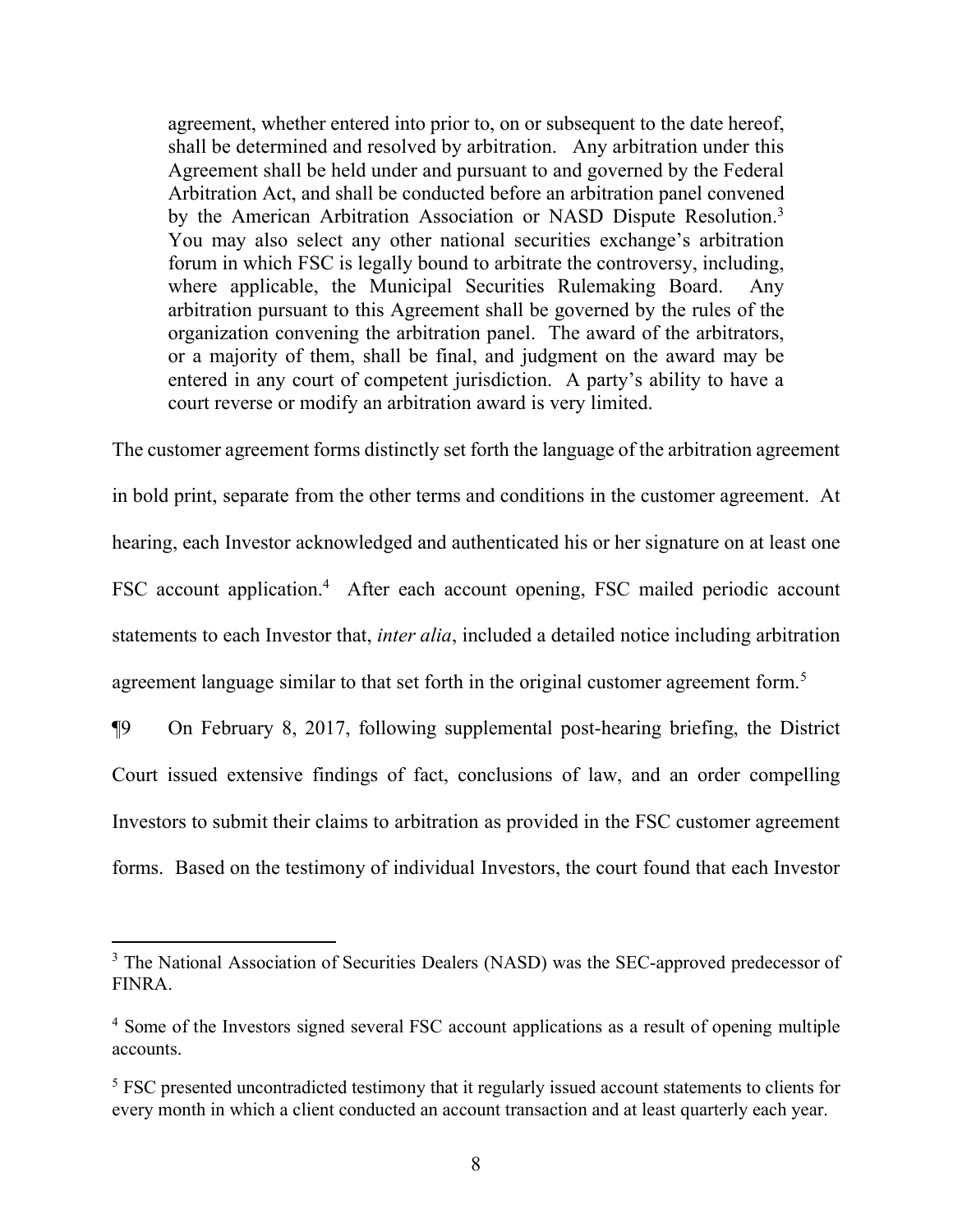received actual notice of the arbitration agreement. The court further found that all of Investors were highly educated and sophisticated market investors with extraordinary business acumen. The plaintiffs included a lawyer, a certified public accountant, two banking executives, and highly successful business people, all knowledgeable and experienced market investors. The court found that none of the investors were under any duress or "physical or emotional compulsion" and that there was no evidence or allegation that FSC or RMF induced Investors to enter into the subject brokerage agreements by duress, fraud, misrepresentation, or other unlawful conduct. [6](#page-8-0)

¶10 Though the District Court determined that all agreements were non-negotiated contracts on terms dictated by FSC, the court further concluded that the standard-form contracts, including the arbitration agreements, were within the reasonable expectations of each client and were not oppressive, unconscionable, or contrary to public policy. The court found that each of the plaintiffs "signed at least one, and sometimes more than one, account opening document . . . confirm[ing that] 'the Customer Agreement contain[ed] a pre-dispute Arbitration Provision'" and that each expressly acknowledged receipt of the customer agreement form by signature and through the following signature page advisory:

THE TRADITIONAL INDIVIDUAL RETIREMENT CUSTODIAL ACCOUNT PLAN ("ACCOUNT PLAN") THAT ACCOMPANIES THIS ADOPTION AGREEMENT CONTAINS A PREDISPUTE ARBITRATION CLAUSE, WHICH MAY AFFECT RIGHTS UNDER THE PLAN. THE PREDISPUTE ARBITRATION CLAUSE IS LOCATED IN ARTICLE VIII, SECTION 11(i) ON PAGES 7 & 8 OF THE ACCOUNT PLAN. BY SIGNING THIS IRA ADOPTION AGREEMENT, I ACKNOWLEDGE THAT I HAVE READ THE PREDISPUTE

<span id="page-8-0"></span><sup>&</sup>lt;sup>6</sup> Investors' second amended complaint alleged, *inter alia*, that brokers tortiously induced them to purchase Invizeon securities subsequent to execution of their FSC brokerage account agreements.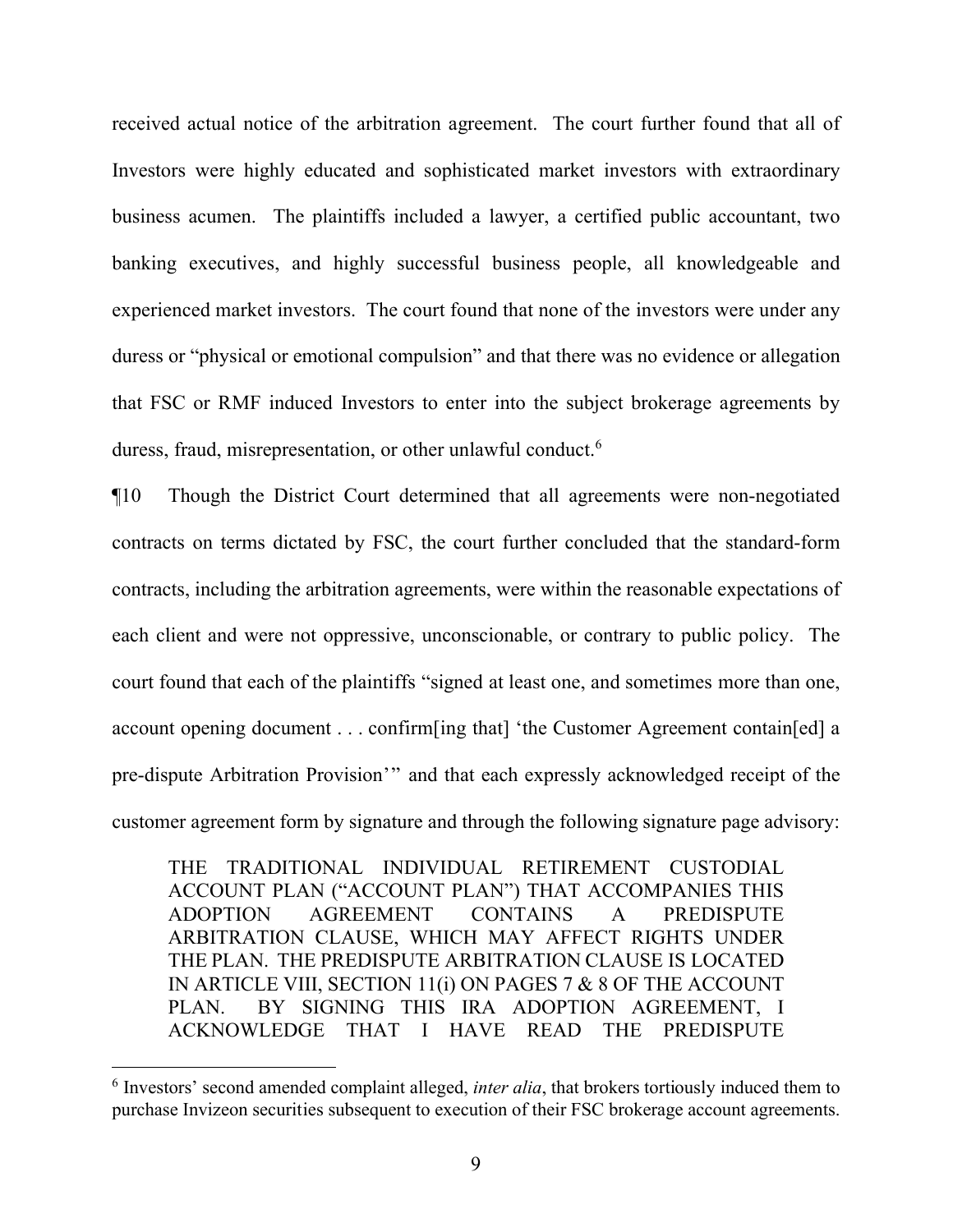### ARBITRATION CLAUSE, UNDERSTAND IT, AND AGREE TO BE BOUND BY IT.

The District Court found and concluded that no fiduciary relationship existed between FSC/RMF and any of the plaintiffs and, thus, FSC/RMF had no duty to further explain the legal significance of the arbitration agreements beyond their express written language. The court further found that all of the FSC transaction forms were "subject to regulatory approval" and that there was no evidence or assertion that the forms did not conform with applicable securities regulations.

¶11 Though the arbitration language in each account agreement differed slightly depending on the version the forms in use at time of execution, the District Court determined that the arbitration agreement language in each form was substantively similar, clear, and unambiguous. The court ultimately concluded that each Investor had knowingly and voluntarily executed a valid arbitration agreement and associated waiver of their Montana constitutional rights to full legal redress and a jury trial.<sup>[7](#page-9-0)</sup> The court thus granted the motions of FSC and RMF and compelled the Investors to submit to binding arbitration before FINRA. Upon obtaining an order to stay proceedings pending appeal, six of the original eleven plaintiffs timely appeal.

### **STANDARD OF REVIEW**

¶12 We review district court conclusions of law, and resulting orders compelling arbitration, de novo for correctness. *Global Client Solutions, LLC v. Ossello*, 2016 MT 50, ¶ 19, 382 Mont. 345, 367 P.3d 361 (citing *Kelker v. Geneva-Roth Ventures*, 2013 MT 62,

<span id="page-9-0"></span><sup>7</sup> See Mont. Const. art. II, §§ 16 and 26 (rights to full legal redress/access to courts and jury trial).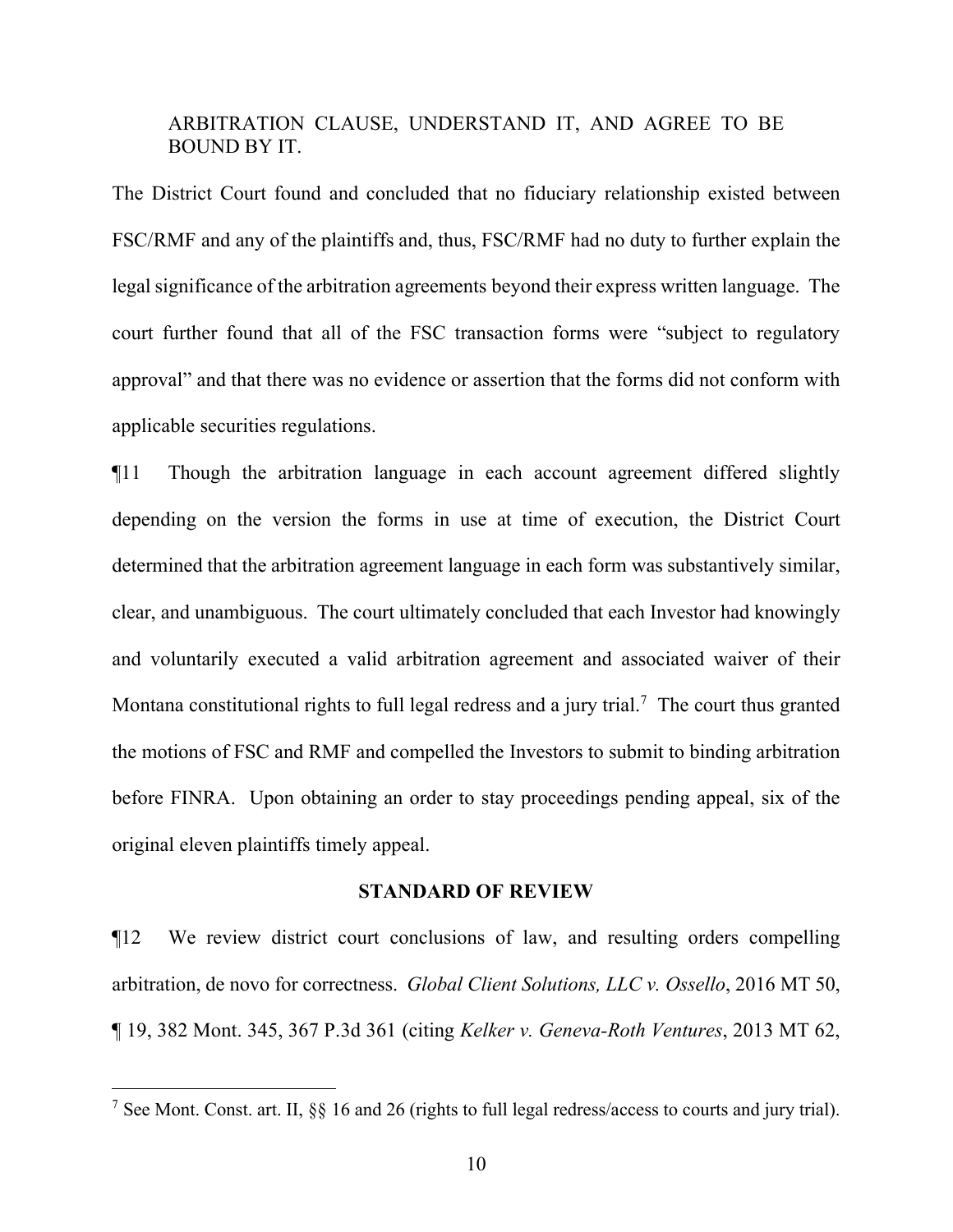¶ 9, 369 Mont. 254, 303 P.3d 777); *Hurly v. Lake Cabin Dev., LLC*, 2012 MT 77, ¶ 14, 364 Mont. 425, 276 P.3d 854. When a district court compels arbitration pursuant to a motion to dismiss or summary judgment, we review the order for correctness under the standards of M. R. Civ. P. 12 or 56, as applicable. *See Day v. CTA, Inc.*, 2014 MT 119, ¶¶ 4-6, 375 Mont. 79, 324 P.3d 1205; *Kortum-Managhan v. Herbergers NBGL*, 2009 MT 79, ¶ 12, 349 Mont. 475, 204 P.3d 693; *Young v. Security Union Title Ins. Co.*, 1998 MT 335, ¶ 17, 292 Mont. 310, 971 P.2d 1233. When a court compels arbitration upon a contested evidentiary hearing, we review the court's findings of fact for clear error. *Kloss v. Edward D. Jones & Co.*, 2002 MT 129, ¶ 43, 310 Mont. 123, 54 P.3d 1; *Chor v. Piper, Jaffray & Hopwood, Inc.*, 261 Mont. 143, 153, 862 P.2d 26, 32 (1993). Findings of fact are clearly erroneous only if not supported by substantial evidence, the court misapprehended the effect of the evidence, or our review of the record leaves us with a definite and firm conviction that the court was mistaken. *Brown v. MacDonald*, 2007 MT 197, ¶ 8, 338 Mont. 390, 165 P.3d 1125.

### **DISCUSSION**

¶13 Investors assert that the District Court erroneously stayed litigation of their claims and compelled them to submit to arbitration on the asserted grounds that FSC and RMF failed to satisfy their burden of proving that Investors (1) knowingly entered into integrated contractual agreements providing for arbitration and (2) validly waived their Montana constitutional rights to full legal redress and jury trial. Investors further assert that the District Court erroneously concluded that the standard-form arbitration agreements were not unconscionable.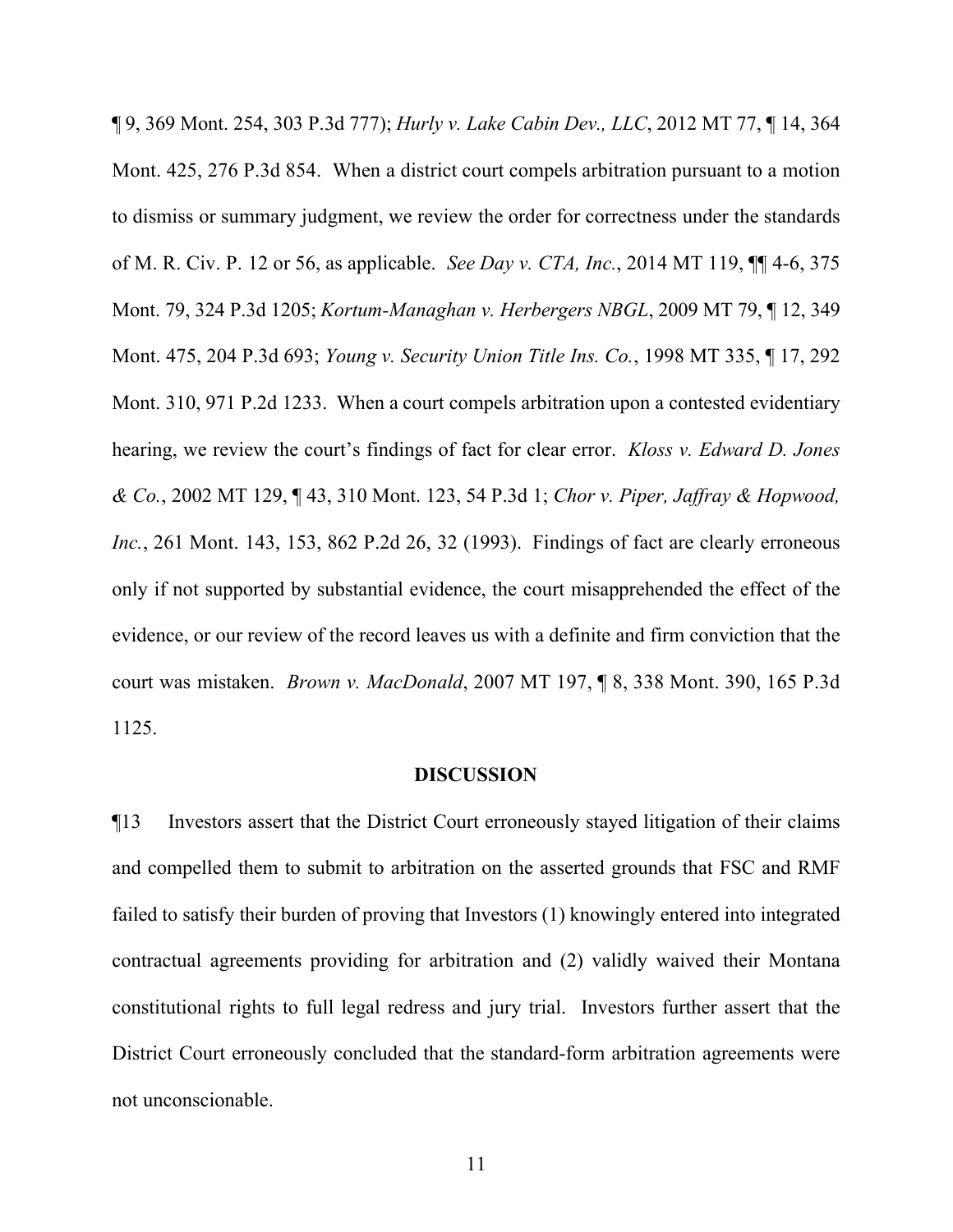¶14 Enacted in 1925 to offset "widespread judicial hostility to arbitration agreements," the Federal Arbitration Act (FAA), 9 U.S.C. §§ 1-16, mandates that arbitration agreements involving interstate commerce are valid and enforceable "on equal footing with all other contracts." *Thompson v. Lithia Chrysler Jeep Dodge of Great Falls*, 2008 MT 175, ¶ 12, 343 Mont. 392, 185 P.3d 332; *AT&T Mobility, LLC v. Concepcion*, 563 U.S. 333, 339, 131 S. Ct. 1740, 1745-46 (2011); *Buckeye Check Cashing, Inc. v. Cardegna*, 546 U.S. 440, 443-44, 126 S. Ct. 1204, 1207 (2006). The FAA "is a congressional declaration of a liberal federal policy favoring arbitration agreements" regardless of any substantive or procedural state law to the contrary. *Perry v. Thomas*, 482 U.S. 483, 489, 107 S. Ct. 2520, 2525 (1987) (citing *Moses H. Cone Memorial Hosp. v. Mercury Constr. Corp.*, 460 U.S. 1, 24, 103 S. Ct. 927, 941 (1983)). The FAA encompasses a discrete "body of federal substantive law of arbitrability applicable to any arbitration agreement within the coverage of the Act." *Perry*, 482 U.S. at 489, 107 S. Ct. at 2525. Consequently, courts must stay litigation and compel arbitration on all claims subject to a valid and enforceable arbitration agreement. 9 U.S.C. § 3; Moses H. Cone Memorial Hosp., 460 U.S. at 26, 103 S. Ct. at 942.<sup>[8](#page-11-0)</sup> It is undisputed that the subject arbitration agreements involve interstate commerce and are thus subject to the FAA.

¶15 *1. Did the District Court erroneously conclude that Investors knowingly and voluntarily assented to the subject arbitration agreements and validly waived their rights to full legal redress and jury trial?*

<span id="page-11-0"></span><sup>8</sup> *See also* 9 U.S.C. § 4 (court shall compel arbitration "in accordance with the terms of the agreement" on motion and determination "that the making of the agreement for arbitration or the failure to comply therewith is not in issue"); *Merrill Lynch, Pierce, Fenner & Smith v. Haydu*, 637 F.2d 391, 395 (5th Cir. 1981) ("state court bound to apply" provisions of FAA "if statutory requisites are present").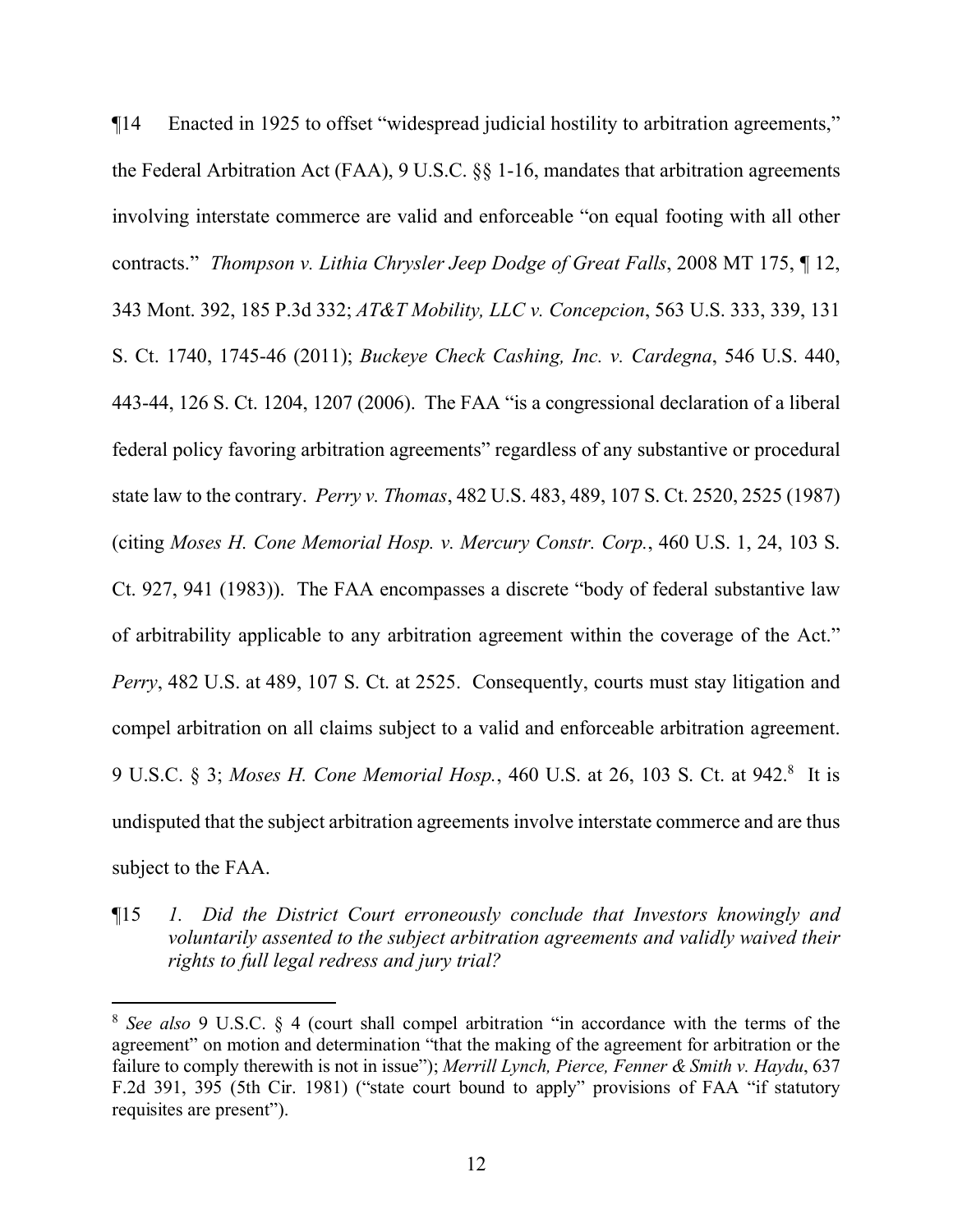¶16 Arbitration agreements are "valid, irrevocable, and enforceable" except "upon such grounds as exist at law or in equity for the revocation of any contract." 9 U.S.C. § 2. Arbitration agreements governed by the FAA are subject to all generally applicable state law contract principles "such as fraud, duress, or unconscionability, but not by defenses that apply only to arbitration or that derive their meaning from the fact that an agreement to arbitrate is at issue." *Concepcion*, 563 U.S. at 339, 131 S. Ct. at 1746 (citing *Doctor's Associates, Inc. v. Casarotto*, 517 U.S. 681, 686-87, 116 S. Ct. 1652, 1656 (1996)). State law may not defeat arbitration agreements based on "special rules which apply only to arbitration provisions." *Iwen v. U.S. West Direct*, 1999 MT 63, ¶ 26, 293 Mont. 512, 977 P.2d 989 (citing *Casarotto*, 517 U.S. at 687, 116 S. Ct. at 1656). *Accord Kortum*, ¶ 17.

¶17 "The fundamental tenet of modern contract law is freedom of contract"―parties are free to "agree to terms governing their private conduct as long as those terms do not conflict with public laws." *Arrowhead School Dist. No. 75 v. Klyap*, 2003 MT 294, ¶ 20, 318 Mont. 103, 79 P.3d 250. "This tenet presumes that parties are in the best position to make decisions in their own interest." *Arrowhead School Dist.*, ¶ 20. Capable parties may contractually bind each other on valid consideration and mutual assent to all lawful contract terms and conditions. *See* §§ 28-2-101, -102, -202, -301, -303, -501, -602, and -701, MCA; *Kortum*,  $\parallel$  18. The threshold validity and enforceability of an arbitration agreement is a question of law but the limited role of the court is to enforce and give effect to the lawful agreement of the parties. *See Arrowhead School Dist.*, ¶ 20.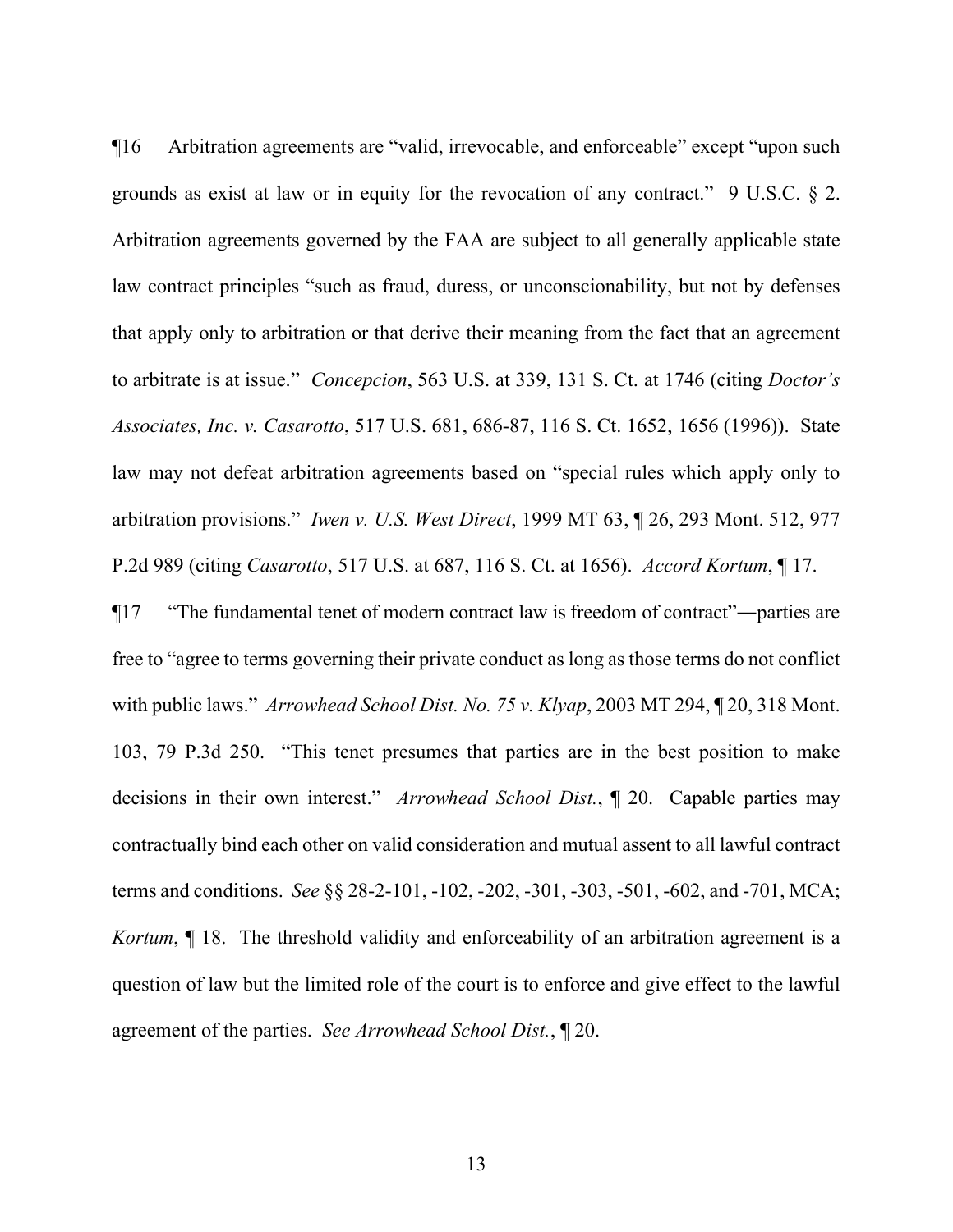¶18 All contracts must contain four essential elements: (1) identifiable parties capable of contracting; (2) consent of the parties; (3) a lawful object; and (4) consideration. Section 28-2-102, MCA; *Kortum*, ¶ 18. Contract formation is based on the consent of the parties and arbitration is a matter of consent. *Volt Information Sciences, Inc. v. Board of Trustees of Leland Stanford Junior Univ*., 489 U.S. 468, 479, 109 S. Ct. 1248, 1256 (1989). Consent must be free, mutual, and communicated by each to the other. *Franks v. Kindsfather*, 2005 MT 51, ¶ 31, 326 Mont. 192, 108 P.3d 487; §§ 28-2-102, -301, MCA. We have further explained:

There must be mutual assent or a meeting of the minds on all essential terms to form a binding contract. Consent is established when there has been an offer and an acceptance of that offer. More specifically, . . . in order to effectuate a contract there must be not only a valid offer by one party, but also an unconditional acceptance, according to its terms, by the other.

*Keesun Partners v. Ferdig Oil Co., Inc.*, 249 Mont. 331, 337, 816 P.2d 417, 421 (1991), (internal citations omitted). Contract terms to which the parties did not mutually assent are not valid and enforceable against a party who did not assent. *See Kortum*, ¶ 18; *Keesun Partners*, 249 Mont. at 337, 816 P.2d at 421. *See also* §§ 28-2-102(2), -301, -303, and - 401, MCA (mutual assent standards).

¶19 In addition to compliance with generally applicable contract principles, arbitration agreements must also comply with state constitutional standards generally applicable to contracts. *Kortum*,  $\P$  25-27. Arbitration agreements necessarily effect a waiver of a party's state and federal constitutional rights to full legal redress, jury trial, due process of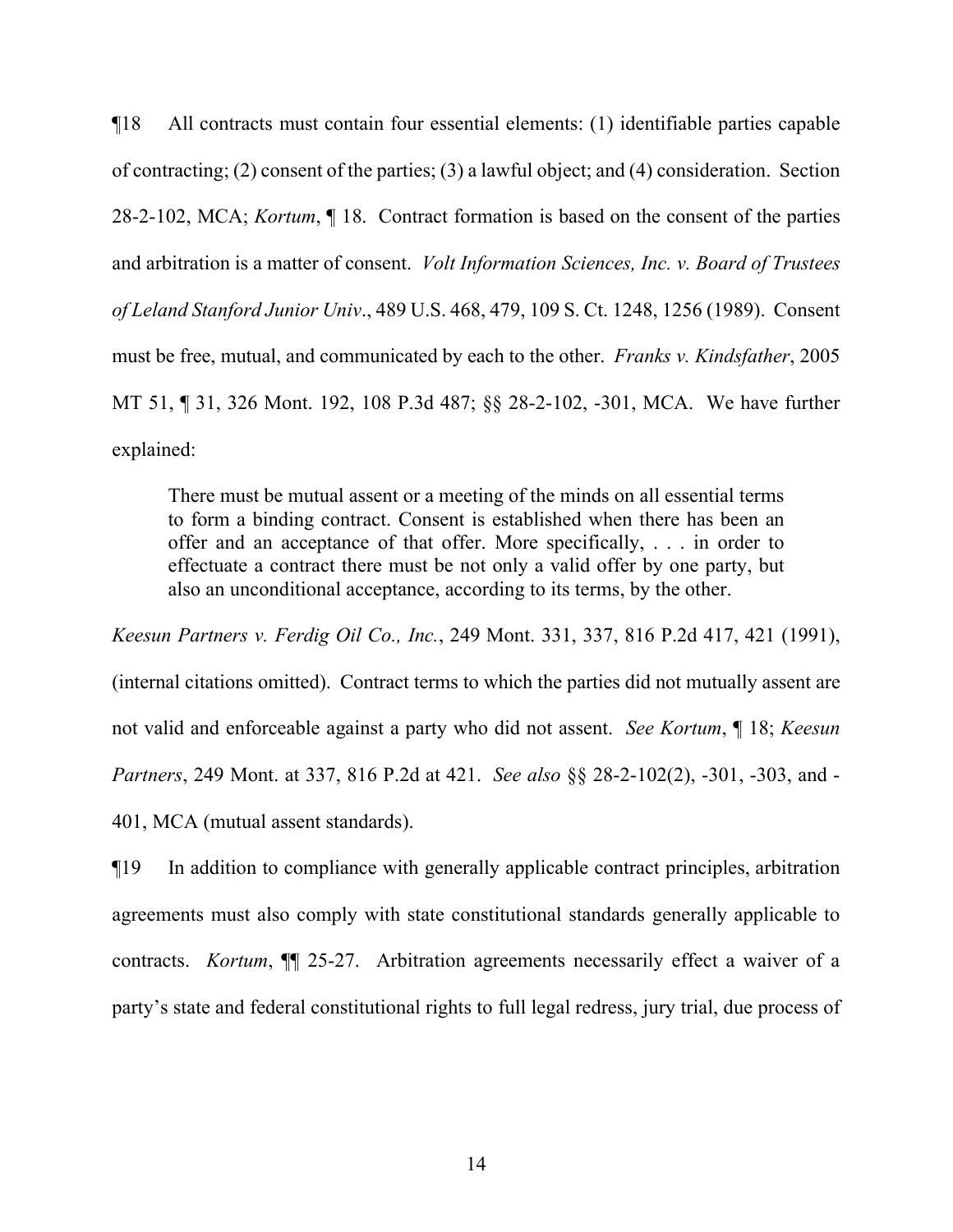law, and equal protection of law.<sup>[9](#page-14-0)</sup> *Kortum*,  $\sqrt{26}$ . The Montana constitutional rights to full legal redress and jury trial are fundamental rights entitled to the highest level of constitutional scrutiny and protection. *Kortum*, ¶¶ 25-26. A waiver of a fundamental Montana constitutional right is valid only if made knowingly, voluntarily, and intelligently under the totality of circumstances. *Kortum*, ¶¶ 26-27; *Park v. Montana 6th Jud. District Ct.*, 1998 MT 164, ¶ 36, 289 Mont. 367, 961 P.2d 1267 (citing *Johnson v. Zerbst*, 304 U.S. 458, 464, 58 S. Ct. 1019, 1023 (1938)). As applied to contract waivers, relevant considerations include but are not limited to whether the waiver was the product of negotiation or dictated by the party with stronger bargaining position without opportunity for negotiation, whether the waiver provision was conspicuous and clearly explained the consequences of waiving rights to legal redress and jury trial, whether a disparity in business experience and sophistication existed between the parties, whether the waiving party had the assistance of counsel at the time of execution, whether the waiving party was under economic, social or practical duress compelling acceptance of the arbitration agreement (*e.g.* where a consumer service at issue is not reasonably available except on similarly dictated terms), whether the waiving party separately signed or initialed the waiver provision, whether the waiver provision was ambiguous or misleading, and "whether the party with the superior bargaining power lulled the inferior party into a belief that the waiver would not be enforced." *Kortum*, *¶* 27*.* Our *Kortum* requirement for a

<span id="page-14-0"></span> $9$  See Mont. Const. art. II,  $88$  14, 16-17, 26 (right to equal protection of law, access to courts, due process of law, and jury trial); U.S. Const. amend. XIV (right to due process and equal protection of law).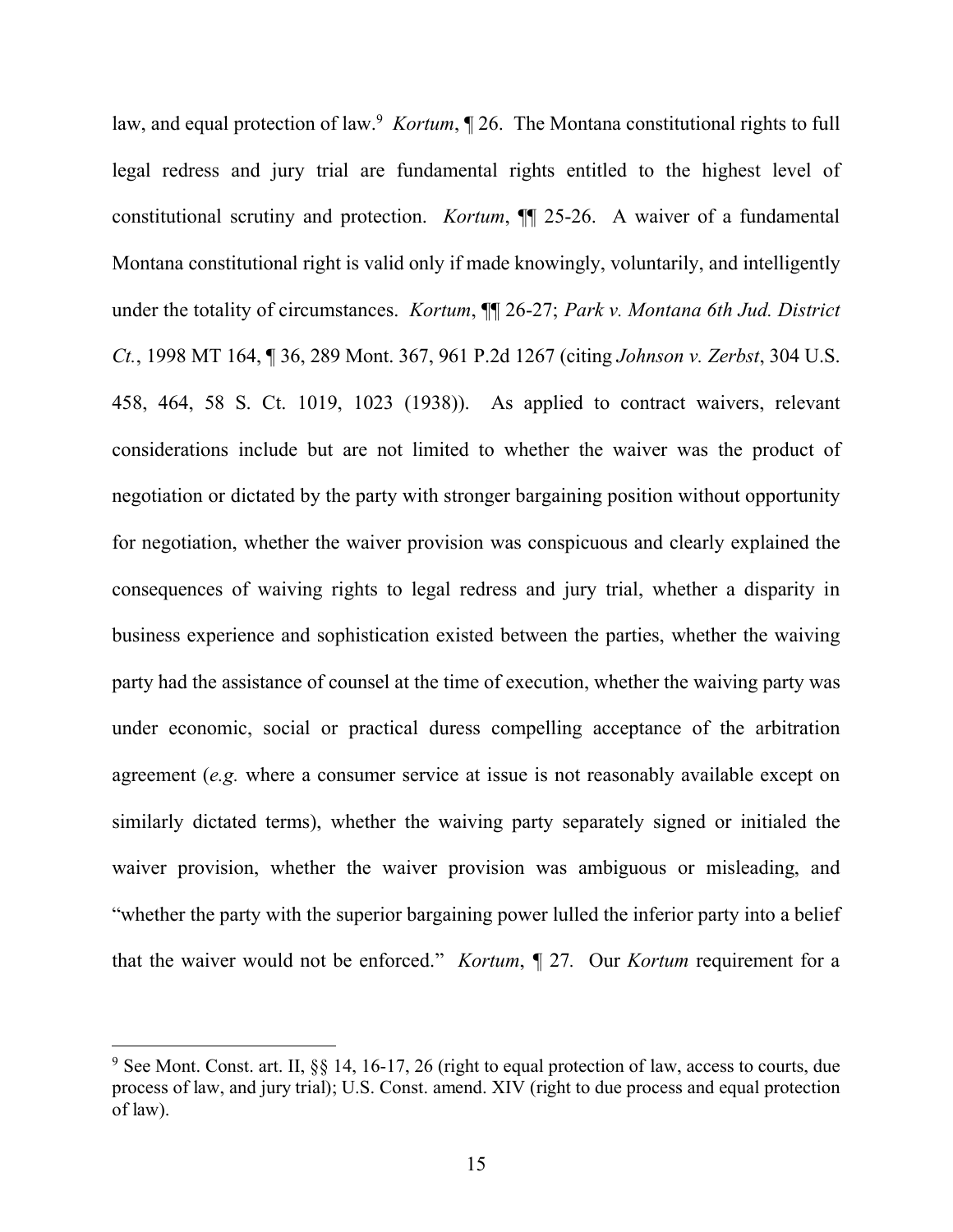knowing, voluntary, and intelligent contract waiver is not specific to arbitration agreements; it generally applies to any type of contract waiver of a fundamental Montana constitutional right.

¶20 Here, Investors do not dispute that they entered into the subject brokerage agreements based on mutual consent and consideration. Substantial evidence exists that the FSC brokerage contracts included a standardized client application form, an application form signature page, and a customer agreement form, *inter alia*. With minor variation, the signature page forms conspicuously, clearly, and unambiguously referenced a separate customer agreement form and conspicuously gave notice that the customer agreement form contained an arbitration agreement. Though generated and maintained in separate forms, the FSC system printed-out the application, customer agreement, and signature page forms in a single-document format for client review and signature. In both formats, the transaction documents clearly, conspicuously, and unambiguously stated and explained that the customer agreement form was an essential part of the contract terms to which Investors were assenting, the nature of arbitration in contrast to litigation, that all disputes arising from the agreement were subject to binding arbitration, and that the agreement effected a waiver of the rights to full legal redress and jury trial. The signature page form also clearly, conspicuously, and unambiguously stated and notified the signatory that, by signing, the client acknowledged receipt of a copy of the customer agreement form.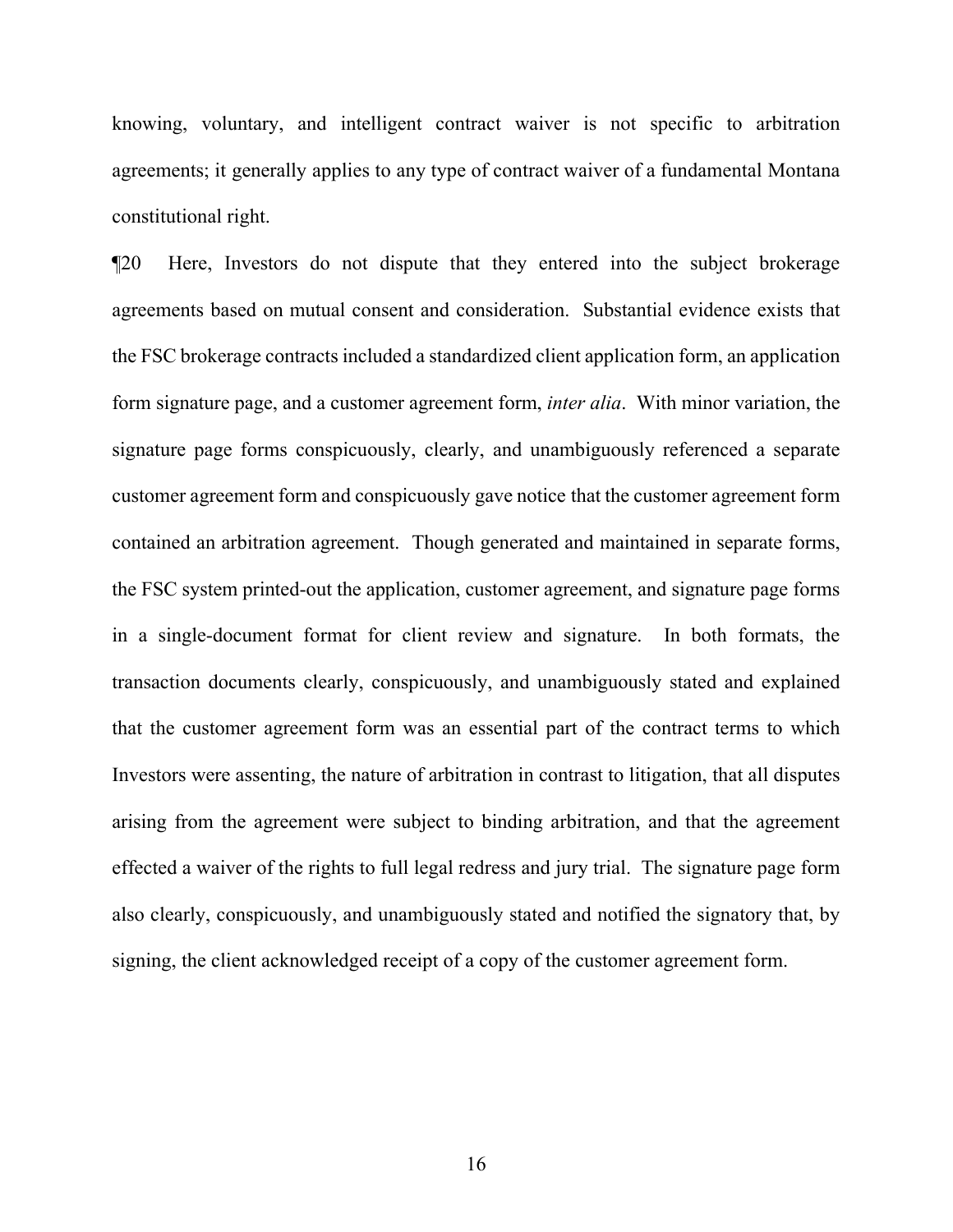$\P$ 21 Though all but one of the plaintiffs proceeded without representation of counsel<sup>[10](#page-16-0)</sup> and FSC/RMF indeed dictated the arbitration agreements with no opportunity for negotiation, substantial evidence manifests that all Investors were highly educated, experienced, knowledgeable, and sophisticated market investors. Substantial evidence indicates that the Investors were well aware of, and more than capable of understanding, the nature of arbitration, that all account-related disputes would be subject to arbitration, and that they were waiving their rights to full legal redress and jury trial. No evidence indicates that Investors' assent to the arbitration agreements was the product of non-disclosure, mistake, fraud, misrepresentation, coercion, or duress. There is similarly no evidence that RMF induced or otherwise lulled the Investors into believing that RMF or FSC would not enforce the arbitration agreement.

¶22 A party who executes a written contract is presumed to have read and understood the contract and assented to its terms. *Woodruff v. Bretz*, 2009 MT 329, ¶ 8, 353 Mont. 6, 218 P.3d 486; *First Sec. Bank v. Abel*, 2008 MT 161, ¶ 29, 343 Mont. 313, 184 P.3d 318; *Stowers v. Community Med. Ctr., Inc.*, 2007 MT 309, ¶ 12, 340 Mont. 116, 172 P.3d 1252; *Gliko v. Permann*, 2006 MT 30, ¶ 35, 331 Mont. 112, 130 P.3d 155. Absent incapacity, mutual mistake, fraud, misrepresentation, or other tortious conduct affecting assent, ignorance or disregard of clear and unambiguous contract language "is not a ground for relief from liability." *Wiley v. Iverson*, 1999 MT 214, ¶ 23, 295 Mont. 511, 985 P.2d 1176; *Quinn v. Briggs*, 172 Mont. 468, 474, 565 P.2d 297, 301 (1977). A party to a clear and

<span id="page-16-0"></span><sup>&</sup>lt;sup>10</sup> One of the Investors was a licensed Montana lawyer.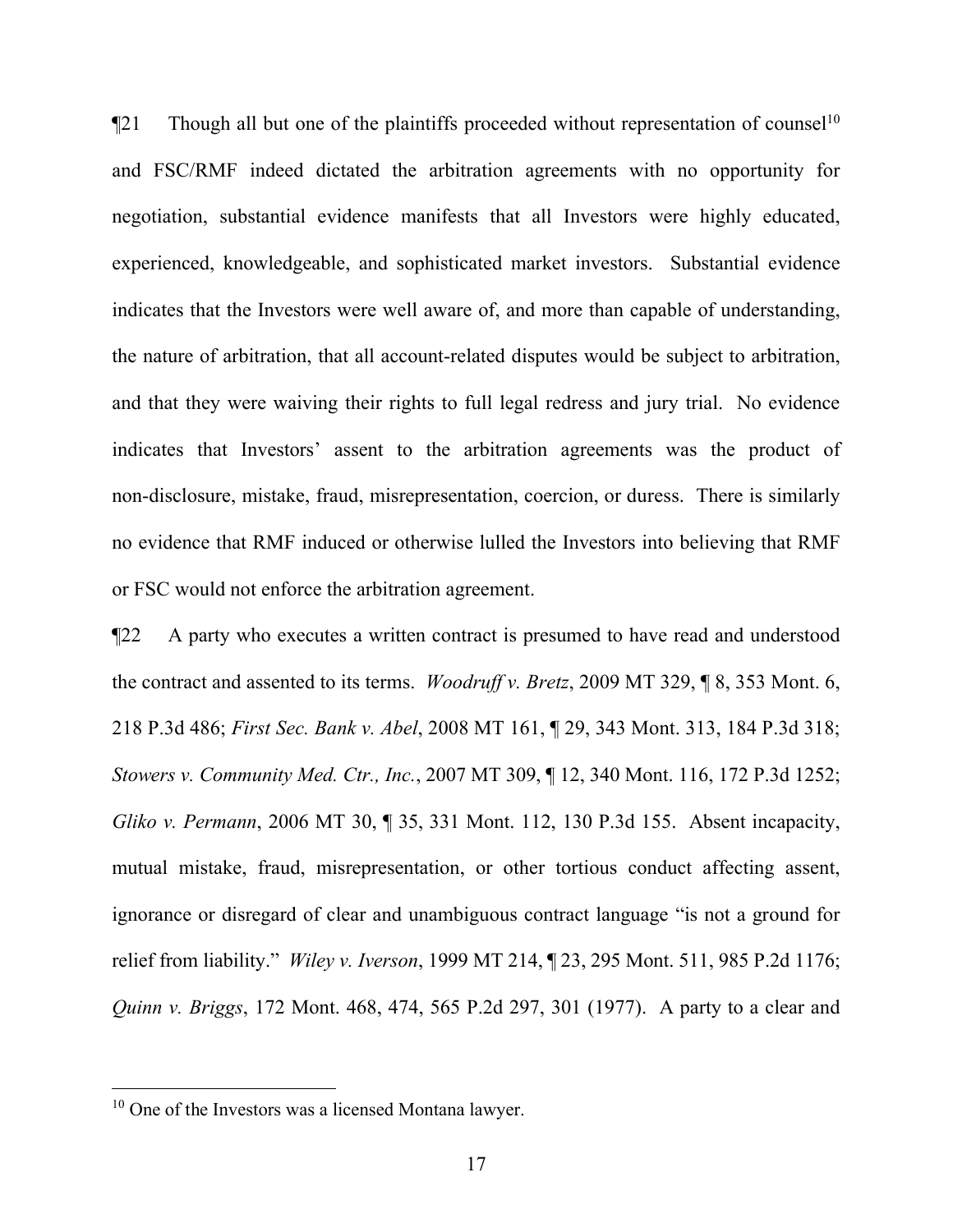unambiguous written contract "cannot avoid [its] legal consequences . . . simply by later claiming that she did not understand" the legal consequences "of the plain language of the contract." *Chor*, 261 Mont. at 149, 862 P.2d at 30.

¶23 Here, under the totality of the circumstances, the asserted fact that some or all Investors did not recall seeing or reading the customer agreement forms is insufficient to overcome the presumption that they read and understood the consequences of the clear and unambiguous language of the arbitration agreement in the customer agreement forms, particularly in light of the conspicuous signature page language affirmatively certifying their receipt of those forms. Moreover, substantial evidence affirmatively indicates that Investors received, were aware of, understood, and knowingly, voluntarily, and intelligently assented to the arbitration agreements and associated waivers of their rights to full legal redress and jury trial. Under the totality of the circumstances, we hold that the District Court correctly concluded that Investors knowingly, voluntarily, and intelligently assented to the subject arbitration agreements and validly waived their associated rights to legal redress and jury trial.

¶24 *2. Did the District Court correctly conclude that the subject arbitration agreements were not unconscionable?*

¶25 The terms of an otherwise validly formed contract are unenforceable under generally applicable contract principles if the terms are either contrary to public policy or unconscionable. *Kortum*, ¶¶ 26-27. Over the years, we have needlessly complicated this analysis by inconsistently defining equitable unconscionability and erroneously interjecting the insurance-specific reasonable expectations doctrine into our generally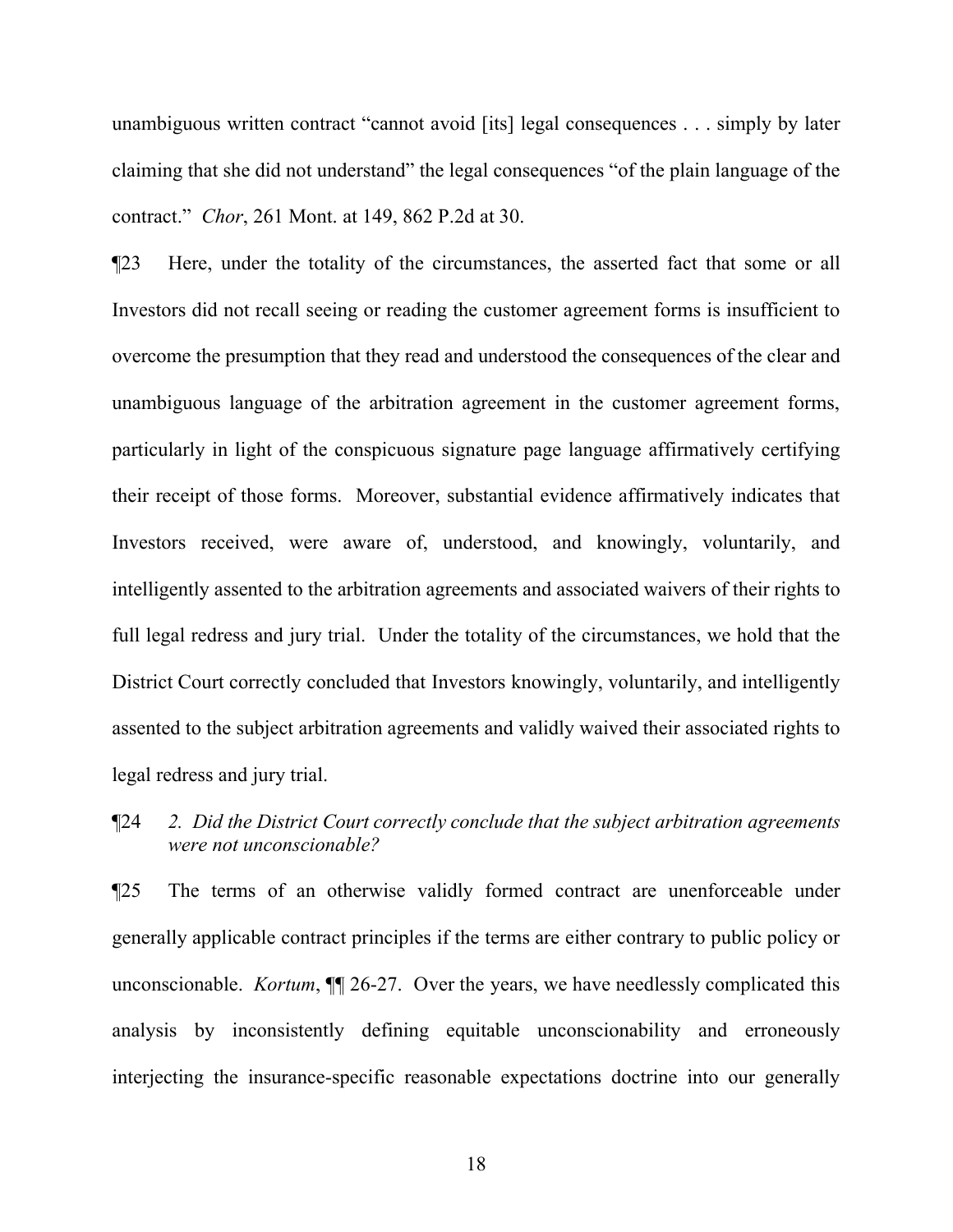applicable unconscionability analysis. Since 1986, we have repeatedly held that arbitration agreements in otherwise validly formed contracts of adhesion are unenforceable only if not within the "reasonable expectations" of the weaker party or nevertheless "unduly oppressive, unconscionable, or against public policy." *E.g.*, *Tedesco v. Home Savings Bank Corp*., 2017 MT 304, ¶ 30, 389 Mont. 468, 407 P.3d 289; *Day, ¶ 11*; *Kelker*, ¶ 18; *Graziano v. Stock Farm Homeowners Ass'n, Inc.*, 2011 MT 194, ¶ 20; 361 Mont. 332, 258 P.3d 999; *Kortum*, ¶ 23; *Woodruff*, ¶ 13; *Larsen v. Western States Ins.*, 2007 MT 270, ¶ 15, 339 Mont. 407, 170 P.3d 956; *Zigrang v. U.S. Bancorp Piper Jaffray, Inc.*, 2005 MT 282, ¶¶ 13, 18, 329 Mont. 239, 123 P.3d 237; *Kloss*, ¶ 24; *Iwen*, ¶ 27; *Chor*, 261 Mont. at 149, 862 P.2d at 30; *Passage v. Prudential-Bache Securities, Inc.*, 223 Mont. 60, 66, 727 P.2d 1298, 1302  $(1986).$ <sup>[11](#page-18-0)</sup> Unfortunately, this oft-repeated rule is a circular intermix of our traditional twoelement equitable unconscionability analysis and the incompatible, insurance-specific reasonable expectations doctrine. Rather than continue to perpetuate this analytical imprecision and error, we briefly digress for analytical clarification.

¶26 As a threshold matter, violation of public policy is an independent, generally applicable ground for invalidating a contract provision, separate and distinct from equitable

<span id="page-18-0"></span><sup>&</sup>lt;sup>11</sup> We have interjected the *Passage* reasonable expectations/unconscionability rule beyond the arbitration agreement context into our assessment of other types of contracts of adhesion. *See*, *e.g.*, *Highway Specialties, Inc. v. Montana Dept. of Transp.*, 2009 MT 253, ¶ 12, 351 Mont. 527, 215 P.3d 667 (liquidated damages provision); *Polzin v. Appleway Equipment Leasing, Inc.*, 2008 MT 300, ¶ 21, 345 Mont. 508, 191 P.3d 476 (choice of law and venue provisions); *Denton v. First Interstate Bank of Commerce*, 2006 MT 193, ¶ 30, 333 Mont. 169, 142 P.3d 797 (bank promissory note contracts); *Arrowhead School Dist.*, ¶¶ 64-68 (liquidated damages provision); *LaFournaise v. Montana Development Ctr.*, 2003 MT 240, ¶ 12, 317 Mont. 230, 77 P.3d 202 (collective bargaining agreement terms).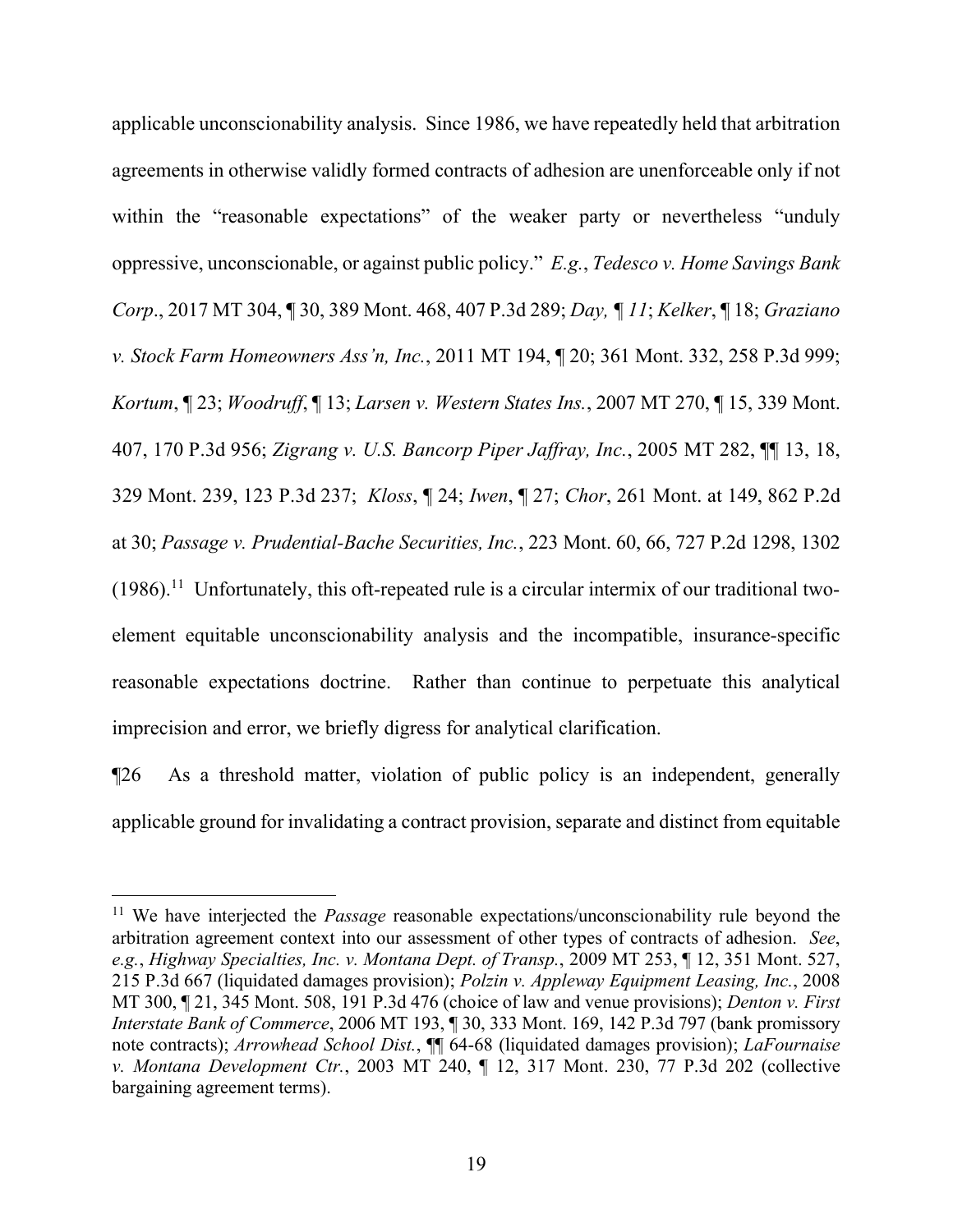unconscionability or the reasonable expectations of the weaker party. *See* §§ 28-2-102(3), -602, -603, and -701, MCA (requirement for lawful object as an essential element for contract formation). *See also*, *e.g.*, *State Farm Mut. Auto Ins. v. Gibson*, 2007 MT 153, ¶ 11, 337 Mont. 509, 163 P.3d 387 (holding insurance anti-stacking provision invalid as contrary to public policy).<sup>[12](#page-19-0)</sup> In contrast, in modern contract law, unconscionability is a two-element equitable doctrine rendering an otherwise validly formed contract or term unenforceable<sup>[13](#page-19-1)</sup> if (1) the contract or term is a contract of adhesion and (2) the contract or term unreasonably favors the stronger party or is unduly oppressive to the weaker party. *Junkermeir, Clark, Campanella, Stevens, P.C. v. Alborn, Uithoven, Reikenberg, P.C.*, 2016 MT 218, ¶ 33, 384 Mont. 464, 380 P.3d 747*; Day*, ¶ 8; *Kelker*, ¶ 29; *Fisher ex rel. McCartney v. State Farm Mut. Ins. Co.*, 2013 MT 208, ¶ 41, 371 Mont. 147, 305 P.3d 861; *Summers v. Crestview Apts.*, 2010 MT 164, ¶ 22, 357 Mont. 123, 236 P.3d 586; *American Music Co. v. Higbee*, 2004 MT 349, ¶ 23, 324 Mont. 348, 103 P.3d 518; *Arrowhead School Dist.*, ¶ 48; *Iwen*, ¶ 31; *Leibrand v. National Farmers Union Prop. & Cas. Co.*, 272 Mont. 1, 12-13, 898 P.2d 1220, 1227 (1995). *Accord Estate of Michael v. Glacier Gen. Ins. Co.*, 264 Mont. 261, 266, 871 P.2d 272, 275 (1994) (bargaining power disparity and oppression of weaker party are indicia of unconscionability); *Kelly v. Widner*, 236 Mont. 523, 528, 771 P.2d 142, 145 (1989) ("unequal bargaining power, lack of

<span id="page-19-0"></span><sup>12</sup> *But see Restatement (Second) of Contracts* § 208 cmt. a-b (1981) (noting conflated view violation of public policy as a consideration of unconscionability).

<span id="page-19-1"></span><sup>&</sup>lt;sup>13</sup> "Particular [contract] terms may be unconscionable whether or not the contract as a whole is unconscionable." *Restatement (Second) of Contracts* § 208 cmt. e (1981).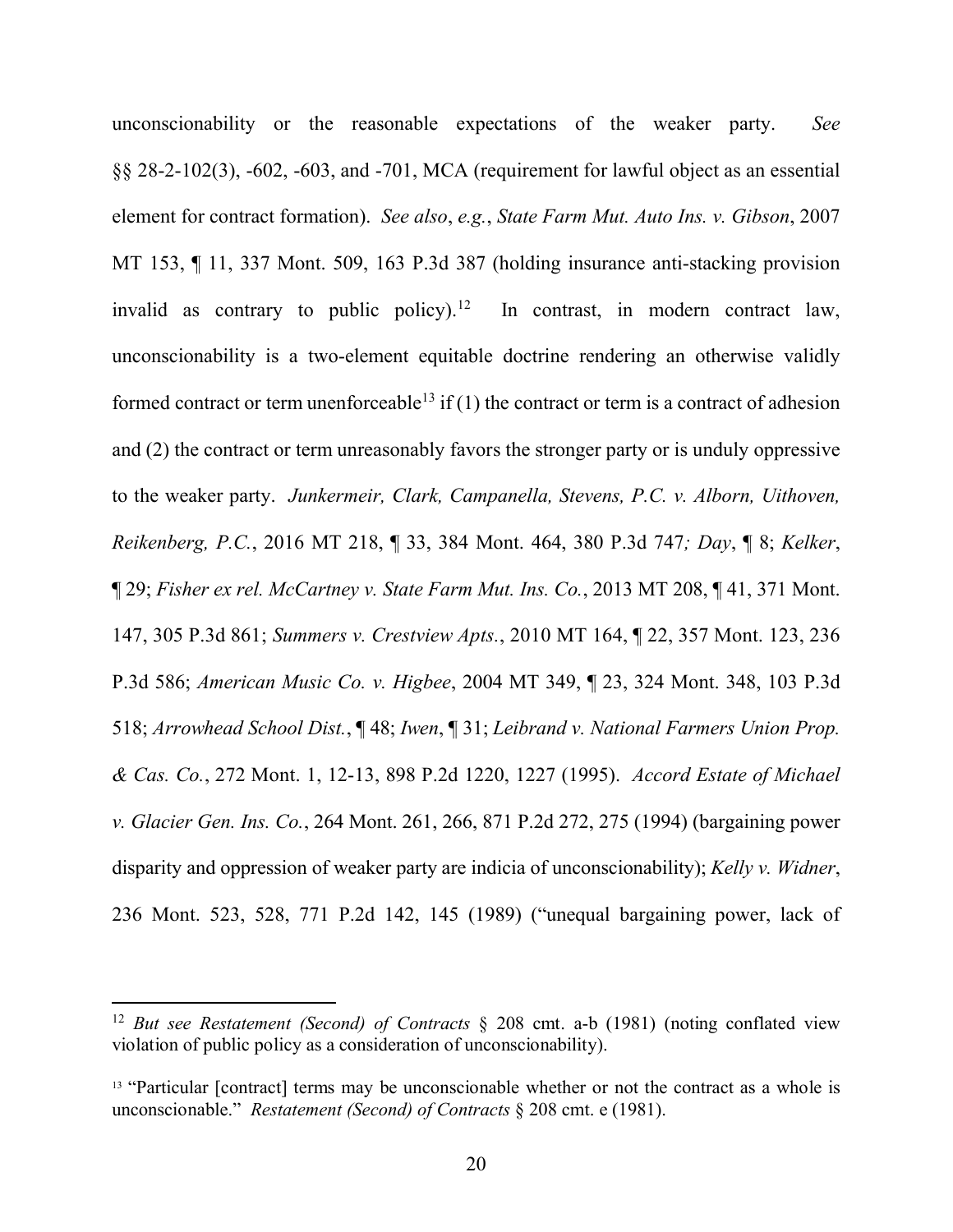meaningful choice, oppression, and exploitation of the weaker party's vulnerability or lack of sophistication" are indicia of unconscionability); *Restatement (Second) of Contracts* § 208 cmt. a-e (1981). Under the first element, a contract of adhesion is a contract wherein a party in superior bargaining position dictates the contract terms to the weaker party on a take it or leave it basis without any reasonable opportunity for negotiation. *Graziano*, ¶ 18; *Woodruff*, ¶ 8; *Denton v. First Interstate Bank of Commerce*, 2006 MT 193, ¶ 30, 333 Mont. 169, 142 P.3d 797. Preprinted, standard-form consumer contracts are typically contracts of adhesion. *Woodruff*, ¶¶ 8-11.

¶27 However, whether viewed as stemming from the modern Uniform Commercial Code, *see Leibrand*, 272 Mont. at 12-13, 898 P.2d at 1227, or having deeper roots in equity, *see Restatement (Second) of Contracts* § 208 cmt. a-e (1981), we did not consider the reasonable expectations of the weaker party in conjunction with our generally applicable, equitable unconscionability analysis until we rejected a "reasonable expectations" argument as an independent ground for invalidating a standard-form arbitration agreement, which was not unconscionable. *See Passage*, 223 Mont. at 65-66, 727 P.2d at 1301-02. In *Passage*, the plaintiff asserted that, even if not equitably unconscionable, the standard-form arbitration agreement was independently unenforceable by extension of the insurance-specific reasonable expectations doctrine first recognized by this Court in *Transamerica Ins. Co. v. Royle*, 202 Mont. 173, 180-81, 656 P.2d 820, 824 (1983). *Passage*, 223 Mont. at 65-66, 727 P.2d at 1301-02. Without analysis of the threshold compatibility of the insurance-specific doctrine as a generally applicable contract principle outside the narrow insurance context, we first quoted our now-familiar hybrid reasonable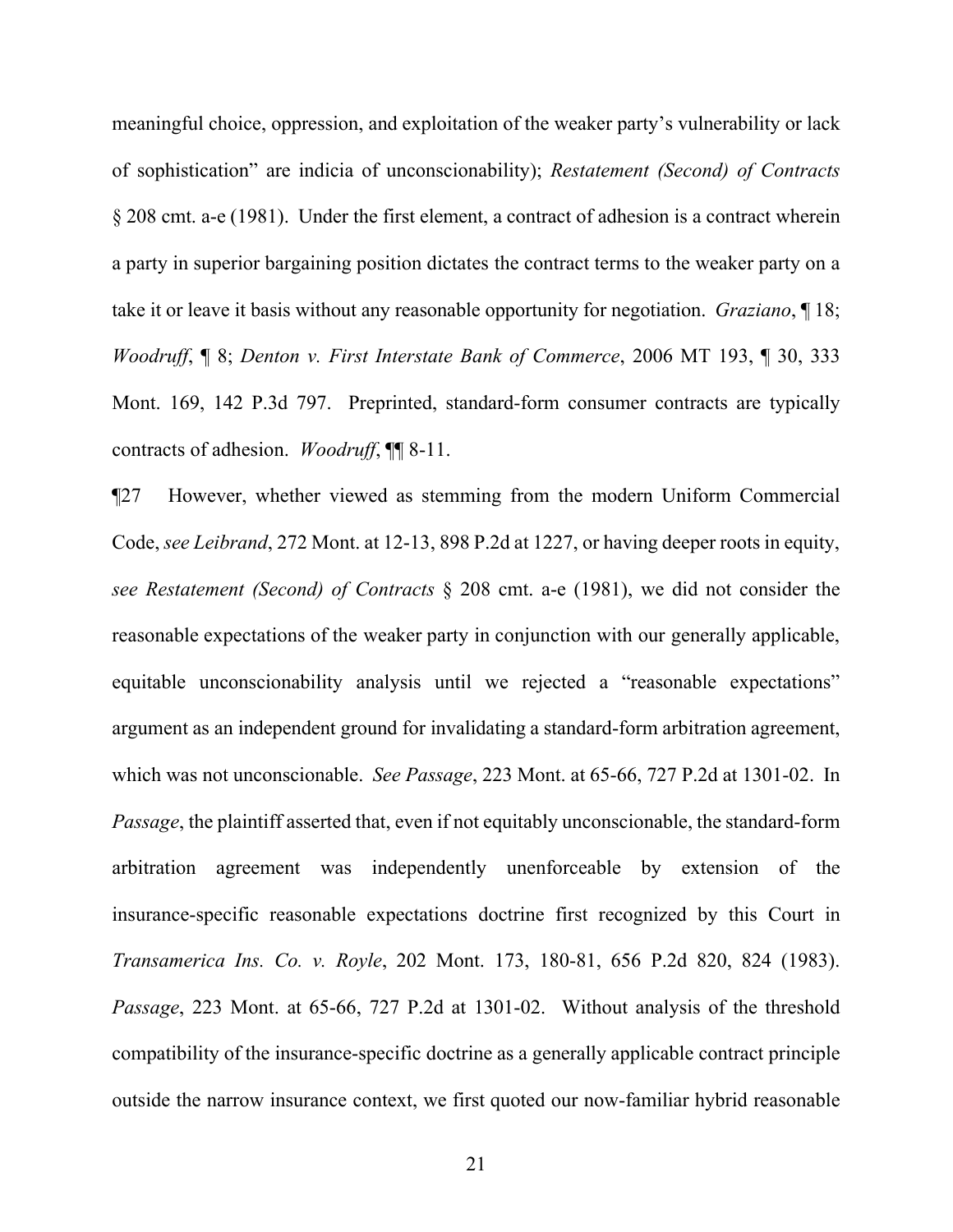expectations/unconscionability rule from a cited federal district court decision and then merely held that:

There is nothing in the record to indicate that the arbitration clause . . . was not within the parties' reasonable expectations. Nor is there any evidence that the clause is oppressive or unconscionable.

*Passage*, 223 Mont. at 66, 727 P.2d at 1302. Thus was the advent of the unsupported but now-canon consideration of the reasonable expectations doctrine as a generally applicable contract enforcement principle.

¶28 While we have attempted to clarify the "'reasonable expectation' analysis" as a mere "subset of whether a contract is 'unconscionable,'" *Kelker*, ¶¶ 18-19 (recharacterizing reasonable expectations of weaker party as an included consideration when determining whether terms of a contract of adhesion unreasonably favor stronger party rather than as an independent defect), we have continued to perpetuate confusion by inaccurately referencing unconscionability, unduly oppressive terms, and terms beyond the reasonable expectations of the weaker party as distinct grounds for determining that a contract of adhesion is unenforceable. *See*, *e.g.*, *Tedesco*, ¶ 32; *Day*, ¶ 11; *Kelker*, ¶ 18. Even more problematic in particular regard to arbitration agreements, we have failed to recognize the manifest incompatibility of the insurance-specific reasonable expectations doctrine as a generally applicable contract principle.

¶29 Contrary to our attempt to merge the reasonable expectations doctrine with equitable unconscionability, they are two wholly separate and distinct legal concepts. *See Fisher*, ¶¶ 41-44 (separately analyzing whether standard-form insurance contract provision violated public policy, was within reasonable expectations of the weaker party, or was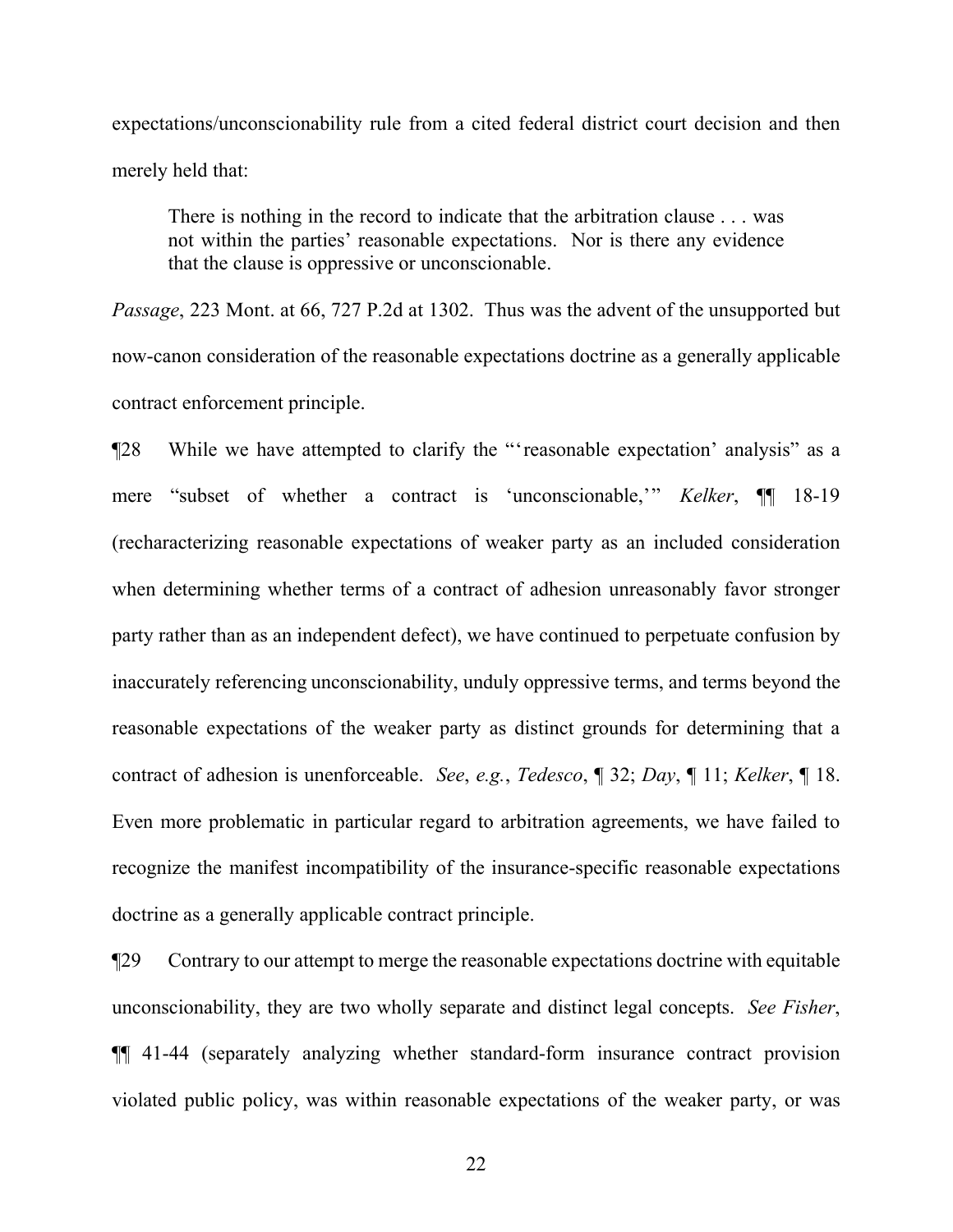unconscionable). As first recognized in *Transamerica Ins. Co.*, 202 Mont. at 181-82, 656 P.2d at 824, the "reasonable expectations doctrine" mandates that, unless the terms of an insurance policy "clearly demonstrate an intent to exclude coverage," an insurance buyer's "objectively reasonable expectations" regarding the nature of the policy "should be honored notwithstanding the fact that a painstaking study of the policy would have negated those expectations." *Giacomelli v. Scottsdale Ins. Co.*, 2009 MT 418, ¶ 42, 354 Mont. 15, 221 P.3d 666 (internal punctuation omitted). The reasonable expectations doctrine is a special, public policy-based rule requiring liberal construction of insurance policies in favor of coverage when the policy language is such that "an ordinary, objectively reasonable person . . . would fail to understand" that the policy technically does not provide the coverage at issue or where "circumstances attributable to" the insurer would cause an "an ordinary, objectively reasonable person" to believe that the coverage exists. *Bailey v. Lincoln Gen. Ins. Co.*, 255 P.3d 1039, 1048-49 (Colo. 2011). *Accord Winter v. State Farm Mut. Auto Ins. Co.*, 2014 MT 168, ¶ 19, 375 Mont. 351, 328 P.3d 665; *Fisher*, ¶¶ 19-21 (citing *Bailey*, 255 P.3d at 1050); *American Family Mut. Ins. Co. v. Livengood*, 1998 MT 329, ¶ 32, 292 Mont. 244, 970 P.2d 1054; *Wellcome v. Home Ins*. *Co.*, 257 Mont. 354, 358, 849 P.2d 190, 193-94 (1993). The reasonable expectations doctrine is a special, insurancespecific rule that supplements generally applicable contract principles in the insurance context. *Bailey*, 255 P.3d at 1050. In contrast to the special public policy justification for the reasonable expectations doctrine, no similar or analogous public policy mandates narrow enforcement of arbitration agreements. To the contrary, subject only to generally applicable contract principles, Congress has set a paramount public policy strongly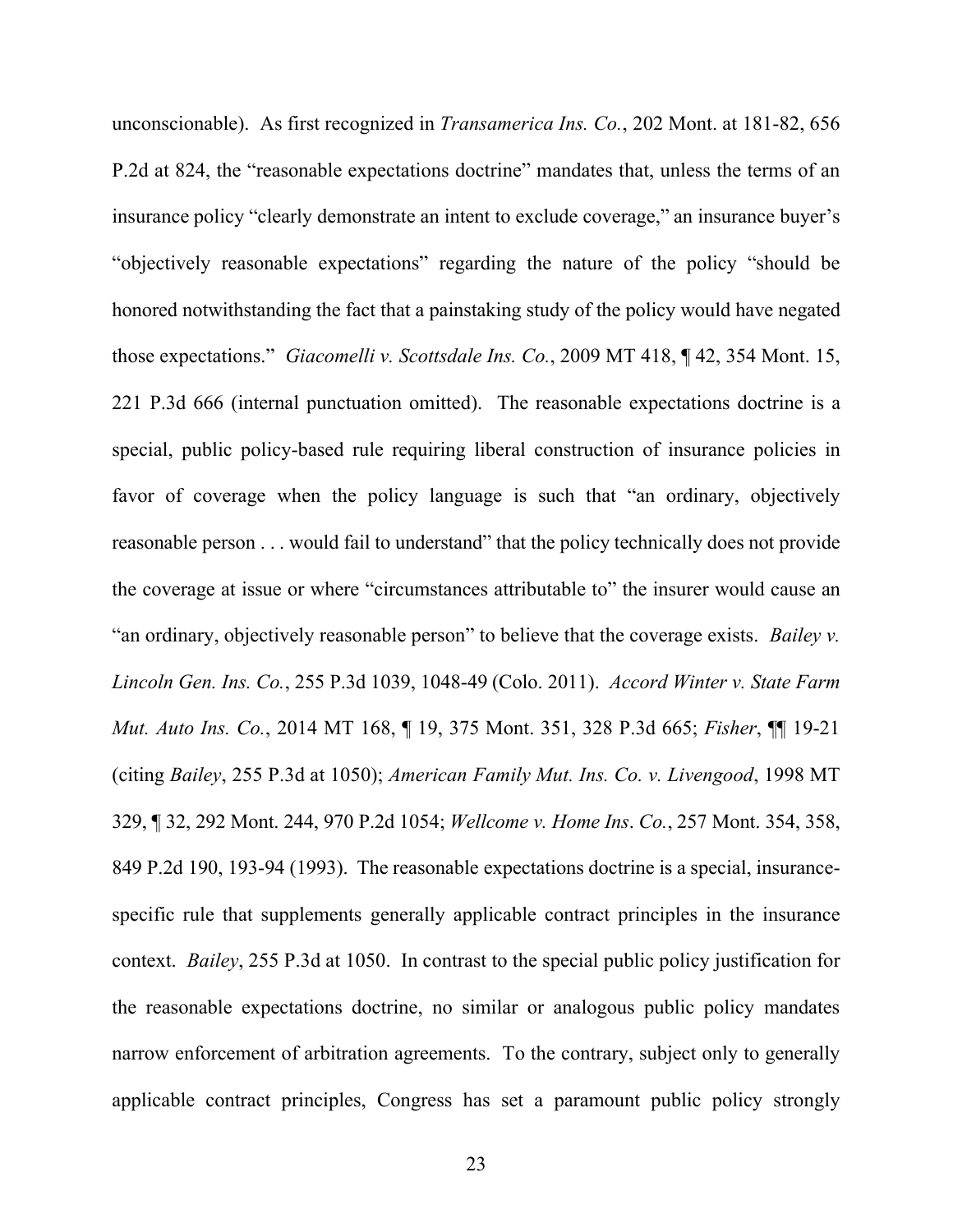favoring arbitration agreements in interstate commerce. *Perry*, 482 U.S. at 489, 107 S. Ct. at 2525 (citing *Moses H. Cone Memorial Hosp.*, 460 U.S. at 14, 103 S. Ct. at 941). The FAA preempts and precludes any special public policy-based limitation or restriction of arbitration agreements. *Iwen*, ¶ 24; *Concepcion*, 563 U.S. at 339, 131 S. Ct. at 1746; *Casarotto*, 517 U.S. at 686-87, 116 S. Ct. at 1656. Expansion of the reasonable expectations doctrine to be similarly applicable to arbitration agreements, and thus a special public policy based justification for narrowly construing the clear and unambiguous language of an arbitration agreement based on the unwritten expectations of the non-drafting party, would contravene and be preempted by the FAA. *Mortensen v. Bresnan Communications LLC*, 722 F.3d 1151, 1161 (9th Cir. 2013).<sup>[14](#page-23-0)</sup> Such expansion of the doctrine from a special public policy based rule, narrowly applicable in the insurance context, to a generally applicable contract principle would similarly contravene the parol evidence rule, thereby destroying the stability and predictability of written contracts. *See* 

<span id="page-23-0"></span><sup>&</sup>lt;sup>14</sup> The Ninth Circuit held that, as "currently employed," the Montana "reasonable expectations/fundamental rights rule runs contrary to the FAA as interpreted by *Concepcion* because it disproportionally applies to arbitration agreements, invalidating them at a higher rate than other contract provisions." *Mortensen*, 722 F.3d at 1161 (citing *Kortum*, ¶¶ 20-28). However, *Mortenson* is based on an erroneous characterization of our requirement for a knowing, voluntary, and intelligent waiver to include a requirement that arbitration agreements be specifically "explained to and initialed by consumers" in every case. *Mortensen*, 722 F.3d at 1160. Closer scrutiny of our pertinent holdings reveals that we have never required special explanation and initialing of arbitration agreement provisions as a requirement for a valid constitutional waiver or avoidance of unconscionability in every case. Rather, we have merely found that those considerations *may* be relevant, *inter alia*, to whether a valid constitutional waiver occurred, and whether adhesive contract terms were unconscionable as a matter of equity, under the totality of the circumstances in a particular case. *Woodruff*, ¶ 15; *Kortum*, ¶¶ 25-27; *Kloss*, ¶¶ 27-28; *Chor*, 261 Mont. at 149-53, 862 P.2d at 30-32. Thus, by weeding-out the reasonable expectations doctrine and clarifying our generally applicable constitutional waiver and equitable unconscionability analyses, we distinguish the dark cloud of *Mortenson*.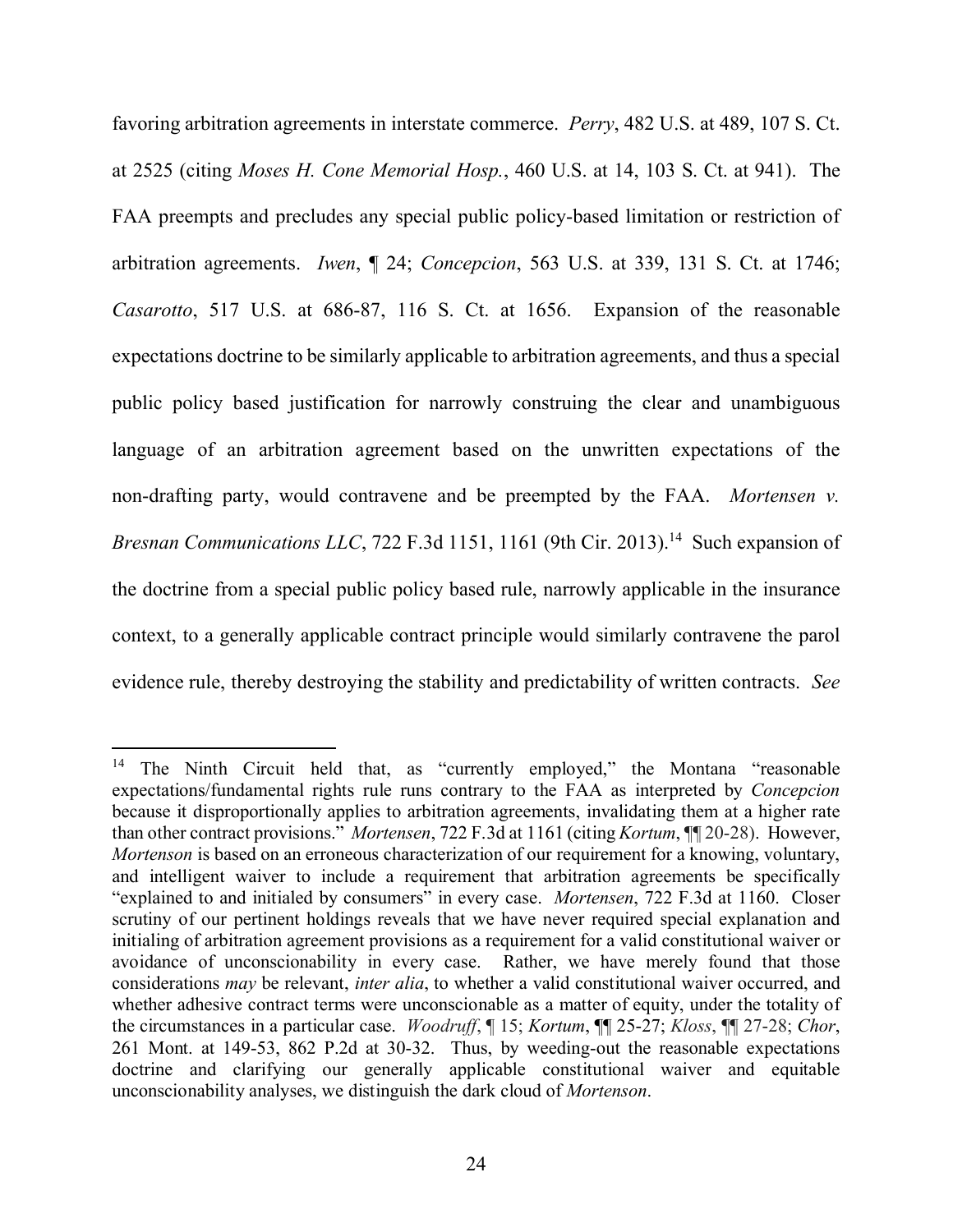§§ 28-2-905(1) and 28-3-303, MCA (resort to extrinsic evidence to construe clear and unambiguous contract language prohibited―intent of parties to written contract must "be ascertained from the writing alone if possible"). Thus, the reasonable expectations doctrine is incompatible as a generally applicable contract principle, particularly in regard to FAA-governed arbitration agreements.

¶30 However, without reference to the reasonable expectations of the weaker party and to the extent not arbitration-specific, the non-exclusive *Kortum* factors remain relevant considerations, *inter alia*, to whether a valid waiver of applicable Montana constitutional rights has occurred and whether the terms of a contract of adhesion are equitably unconscionable under the totality of the circumstances in a particular case. *Day*, ¶ 11; *Kelker*, ¶¶ 20-24 (citing *Highway Specialties*, ¶ 16, and 7 Arthur Linton Corbin, *Corbin on Contracts*, § 29.4 (Joseph M. Perillo ed., rev. 2017)); *Kortum*, ¶¶ 26-27. Thus, clarifying our oft-stated rule from *Passage* and its progeny: (1) the reasonable expectations doctrine is not a generally applicable contract principle; (2) whether the terms of a contract of adhesion are unduly oppressive to the weaker party is a relevant consideration of equitable unconscionability rather than a separate concept; and (3) the *Kortum* factors remain relevant to whether a valid waiver of applicable Montana constitutional rights has occurred and whether a contract or term of adhesion is unconscionable.

¶31 Applied here, the standard-form FSC arbitration agreements were unquestionably contracts of adhesion. Whether a contract term of adhesion unreasonably favors the stronger party or is unduly oppressive to the weaker party, is a mixed question of fact and law under the totality of circumstances surrounding the execution of the contract. In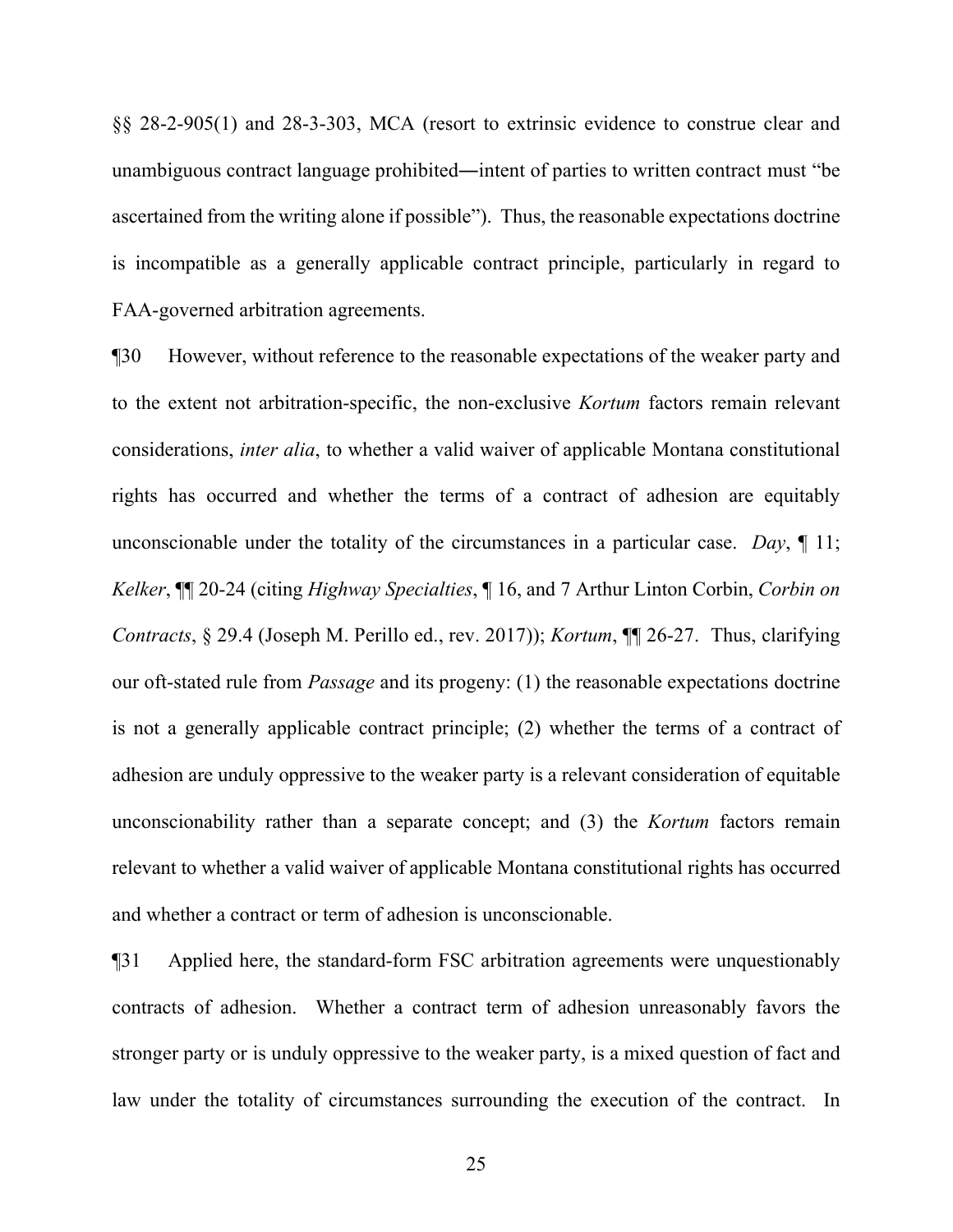addition to the non-exclusive *Kortum* factors, other relevant considerations may include, *inter alia*, whether the disputed term was common in prior dealings between the parties, whether the weaker party carefully reviewed the agreement, and whether the stronger party personally explained the nature and consequences of the disputed term. *Woodruff*, ¶ 15; *Kloss*, ¶ 28. However, absent a fiduciary relationship or other special relationship of trust and reliance, securities brokers and advisors have no duty to further explain the legal consequences of a clear, explicit, and conspicuous arbitration agreement. *Chor*, 261 Mont. at 149-53, 862 P.2d at 30-32. Absent special circumstances, such as the broker's exercise of discretionary authority "to buy and sell in a customer's account," the relationship between a securities broker/advisor and client is not a fiduciary or other special relationship of trust and reliance. *Chor*, 261 Mont. at 152-53, 862 P.2d at 32.

¶32 As in our foregoing analysis of the sufficiency of Investors' waiver of their Montana constitutional rights, the *Kortum* factors similarly indicate that the FSC arbitration agreements were not unreasonably favorable to FSC/RMF or unduly oppressive to Investors. As manifest in this case, standard-form arbitration agreements are common, if not pervasive, in securities brokerage contracts. *See*, *e.g.*, *Passage*, 223 Mont. at 65-66, 727 P.2d at 1301-02. Investors were all highly intelligent, educated, sophisticated, and experienced market investors with extraordinary business acumen. There is substantial credible evidence that at least two of the four Investors had previously arbitrated a securities brokerage dispute with RMF under similar agreements. There is no evidence that the Investors carefully studied the FSC customer agreement form before signing or that the procuring RMF representatives personally explained the nature and consequences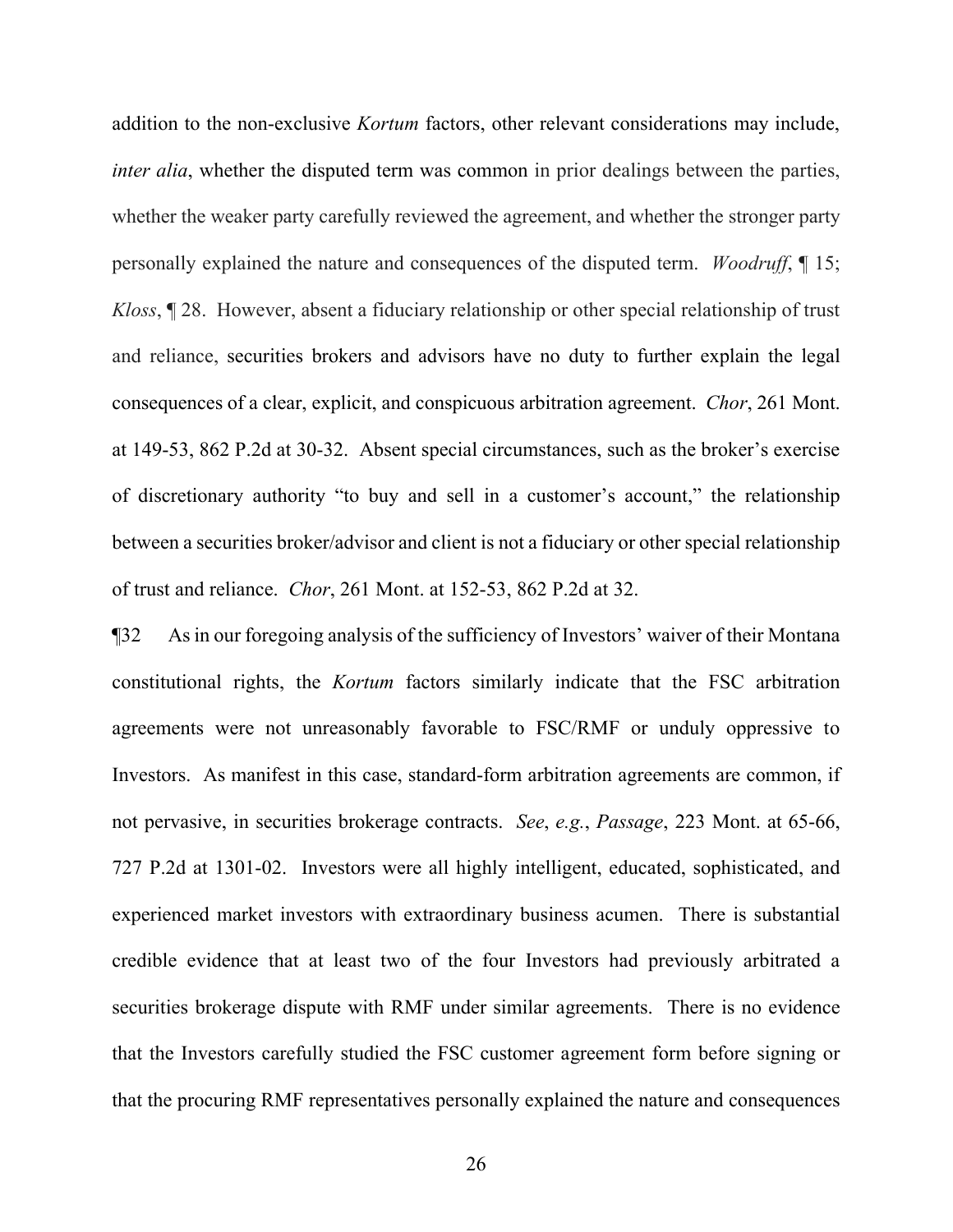of the arbitration agreements. However, unlike in *Kloss*, there is substantial evidence that no fiduciary or other special relationship of trust and reliance existed between Investors and FSC/RMF. Also, unlike in *Kloss*, there is no evidence that Investors were anything other than highly sophisticated and experienced market investors, well aware and accustomed to the terms and consequences of the standard-form FSC arbitration agreements.

¶33 Finally, there is substantial, uncontradicted evidence that the FSC brokerage agreement forms were subject to regulatory oversight and approval by the federal SEC and FINRA. There is no evidence or allegation that they did not comply with applicable SEC regulations. "Agreements to arbitrate disputes in accordance with SEC-approved procedures are not unconscionable as a matter of law." *Chor*, 261 Mont. at 149, 862 P.2d at 30 (citing *Cohen v. Wedbush, Noble, Cooke, Inc.*, 841 F.2d 282, 286 (9th Cir. 1988)). Under the totality of the circumstances, we hold that the District Court correctly concluded that the standard-form FSC arbitration agreements were not unconscionable.

#### **CONCLUSION**

¶34 We hold that the District Court's findings of fact are supported by substantial evidence and not clearly erroneous. We hold that the District Court correctly concluded that Investors knowingly, voluntarily, and intelligently assented to the terms of the standard-form arbitration agreements and validly waived their associated Montana constitutional rights to full legal redress and jury trial. We hold further that the District Court correctly concluded that the standard-form FSC arbitration agreements were not unconscionable. Therefore, we hold that the District Court correctly compelled Investors